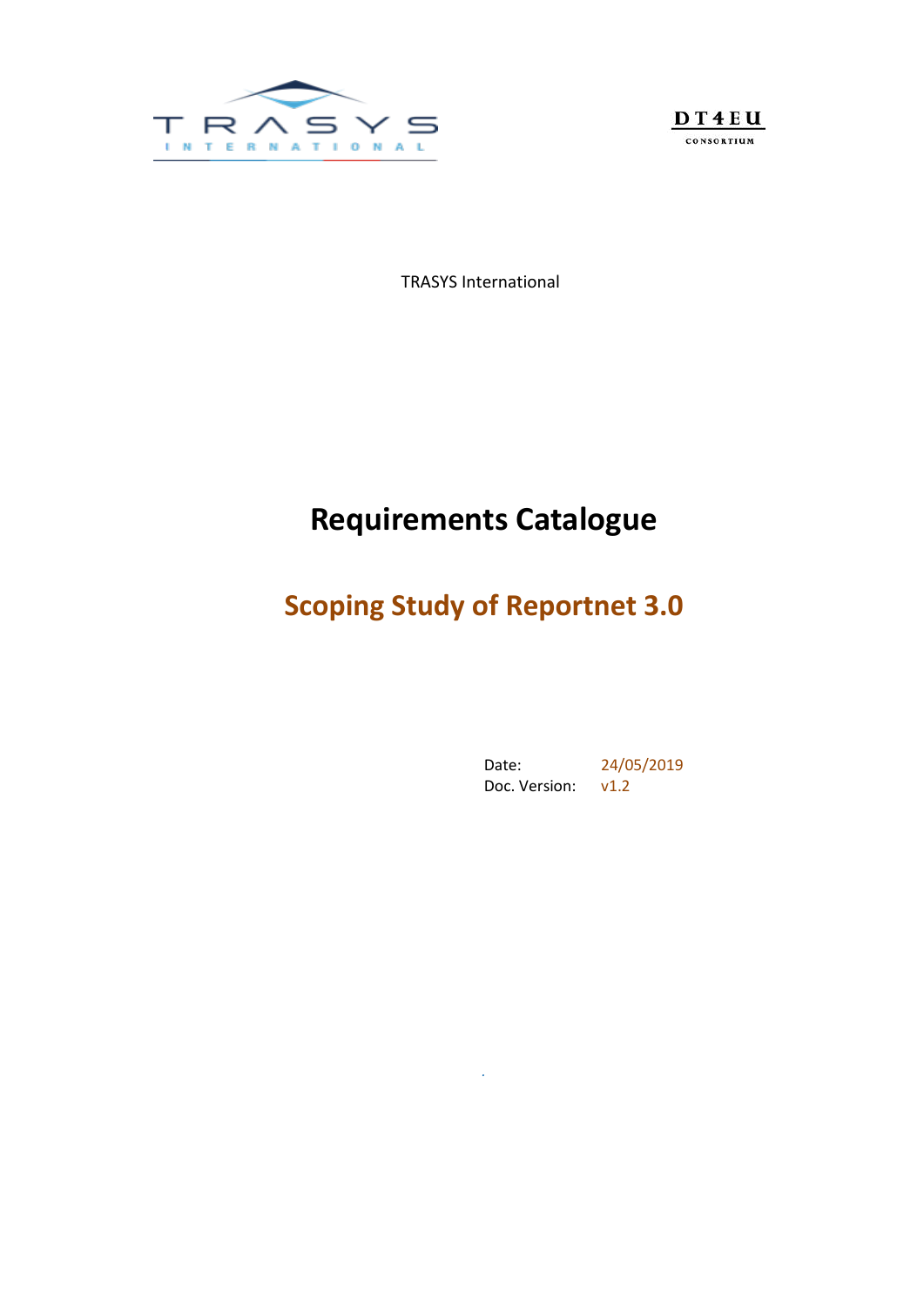#### **Document Control Information**

| <b>Settings</b>                | Value                          |
|--------------------------------|--------------------------------|
| <b>Document Title:</b>         | <b>Requirements List</b>       |
| <b>Project Title:</b>          | Scoping Study of Reportnet 3.0 |
| <b>Document Author:</b>        | Persefoni Kampa                |
| Leader:                        | Spasojevic Dijana              |
| <b>Reviewer:</b>               | Spasojevic Dijana              |
| <b>Project Owner (PO):</b>     | Stefan Jensen                  |
| <b>Business Manager (BM):</b>  | Jonathan Maidens               |
| <b>Solution Provider (SP):</b> | Søren Roug                     |
| <b>Project Manager (PM):</b>   | Christian-Xavier Prosperini    |
| Doc. Version:                  | v1.2                           |
| Sensitivity:                   | Public                         |
| Date:                          | 24/05/2019                     |

#### **Document Approver(s) and Reviewer(s):**

| Name              | Role                    | <b>Action</b>  | Date       |
|-------------------|-------------------------|----------------|------------|
| Spasojevic Dijana | Leader                  | Review         | 05/12/2018 |
| Christian Xavier  | Project manager         | Review/Approve | 13/12/2018 |
| Prosperini        |                         |                |            |
| Jonathan Maidens  | <b>Business manager</b> | Review/Approve | 13/12/2018 |
| Stefan Jensen     | Project owner           | Review/Approve | 13/12/2018 |

### **Document history:**

The Document Author is authorized to make the following types of changes to the document without requiring that the document be re-approved:

- Editorial, formatting, and spelling
- Clarification

To request a change to this document, contact the Document Author or Owner.

Changes to this document are summarized in the following table in reverse chronological order (latest version first).

| <b>Revision</b> | Date       | <b>Created by</b>           | <b>Short Description of Changes</b>         |
|-----------------|------------|-----------------------------|---------------------------------------------|
| 1.0             | 05/12/2018 | Persefoni Kampa             | Incorporating final list of requirements.   |
| 1.1             | 11/12/2018 | Deniz Aydemir               | <b>Final revisions</b>                      |
| 1.2             | 20/05/2019 | Eduardo Perdomo             | Changes made as per analysis and review     |
|                 |            |                             | comments from the Reportnet 3.0 Development |
|                 |            |                             | Project Kick-off meeting                    |
| 1.2             | 23/05/2019 | Christian-Xavier Prosperini | Approval of changes                         |

### **Configuration Management: Document Location**

The latest version of this controlled document is stored in

https://projects.eionet.europa.eu/reportnet-3.0/library/03-executing/02-projects/01-scopestudy/scoping-study-deliverables/requirements-catalogue-final.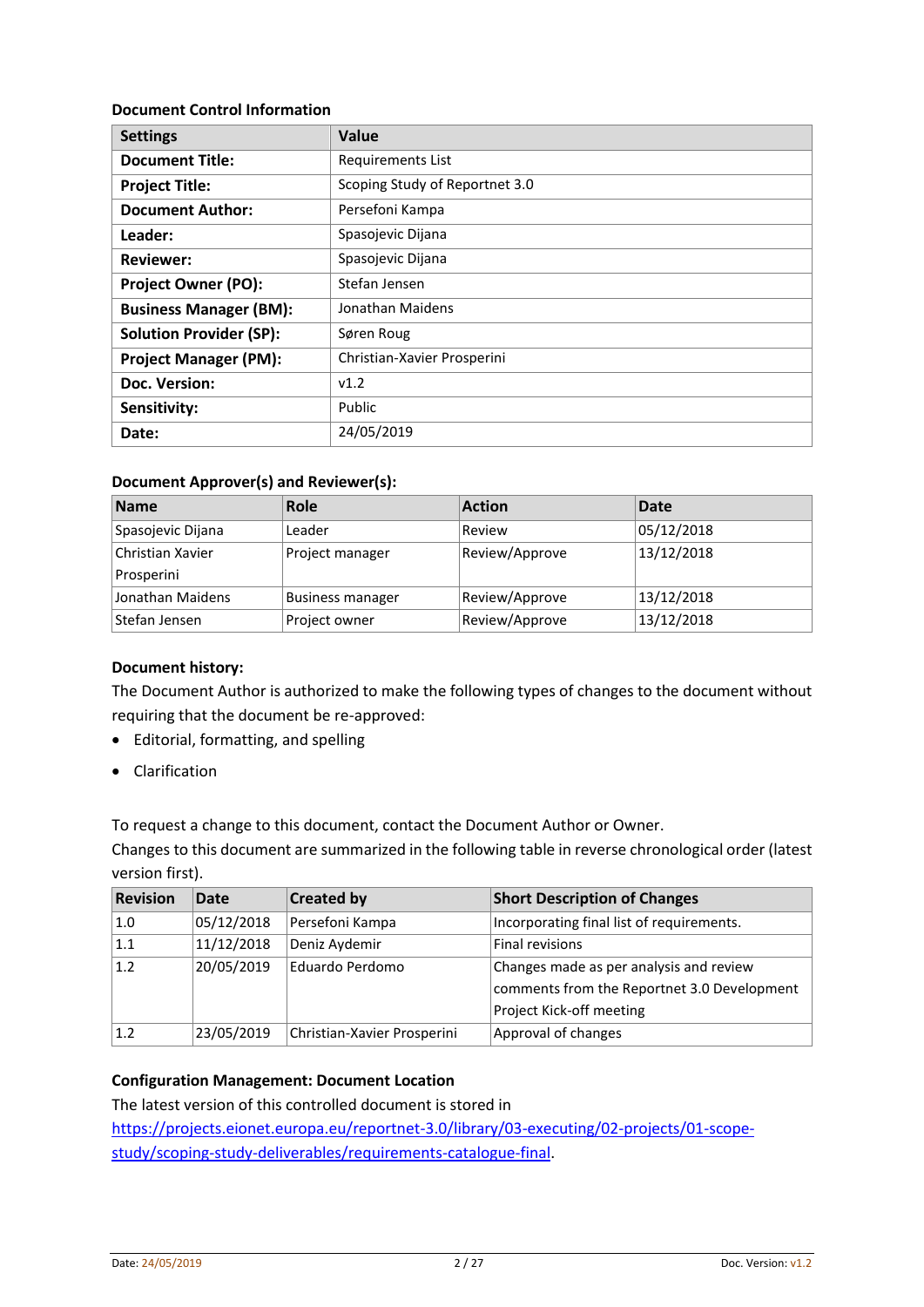## **TABLE OF CONTENTS**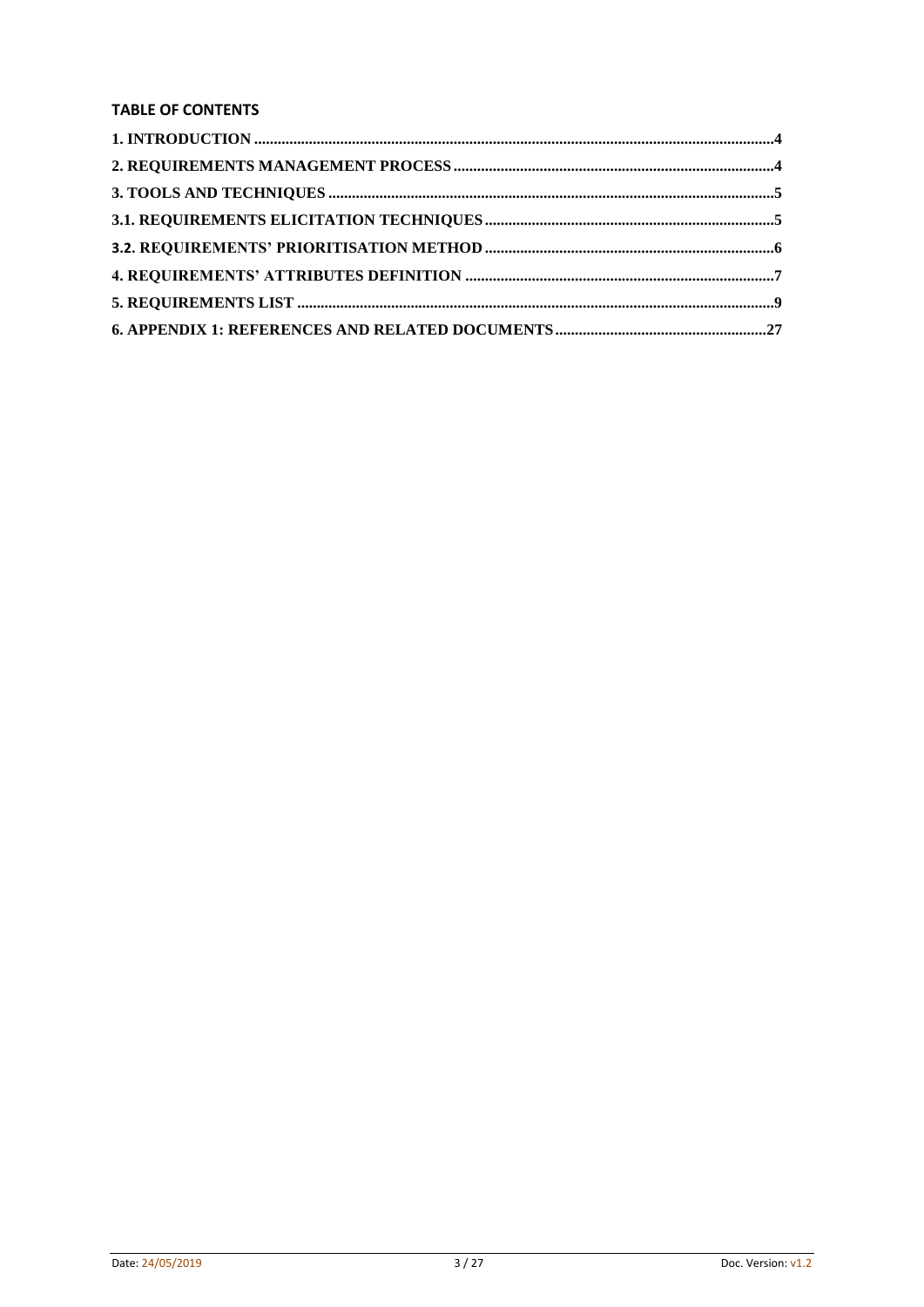# **1. INTRODUCTION**

In order to design and deliver a successful software product of high quality, it is important to collect and document a list of the requirements of the stakeholders involved. In order to assure quality, the requirements collected must be:

- Clear
- Concise
- Consistent
- Relevant
- Unambiguous
- Correct
- Testable
- Traceable

The purpose of this document is to outline the final set of requirements of the different stakeholders for the Scoping Study of the Reportnet 3.0 project, classified based on a set of attributes and prioritized to reach a common understanding between all involved parties on the importance of delivering each requirement.

## **2. REQUIREMENTS MANAGEMENT PROCESS**

The requirements management process is the process of capturing, assessing and justifying what the stakeholders want and need; namely their requirements.

The first phase of the Scoping study for the Reportnet 3.0 project was the analysis of the "AS-IS" situation of the Reportnet 2.0 system. The main objectives of this phase was to launch the project, review and analyze the existing body of information related to the Reportnet 2.0 system and also to describe the existing business processes together with description of the IT systems that supply or use Reportnet. The outputs of this phase were the Business process evaluation and the Reportnet Architecture of As-Is document. These two deliverables served as an input for the second phase of the project, which aimed to define a set of high-level requirements.



Figure 1 - Scoping study project phases

However, the final set of high-level requirements was decided to be formed in two steps. The first one produced the initial version of requirements (V1) coming solely from the deliverables of the first phase of the project. The Requirements Catalogue V1 was shared among the core operational stakeholders (Reportnet 3.0 Steering Committee, Business Implementation Group, Project Core Team consisting of experts in the European Commission services and the EEA as well as IT consultants) in order to review them and provide useful feedback and additional requirements.

In parallel with the Scoping study, two other feasibility studies were conducted regarding the data harvesting using INSPIRE infrastructure and reporting directly to a database (the replacement of the files (XML) with a Database as a storage format). The second step in the requirements collection phase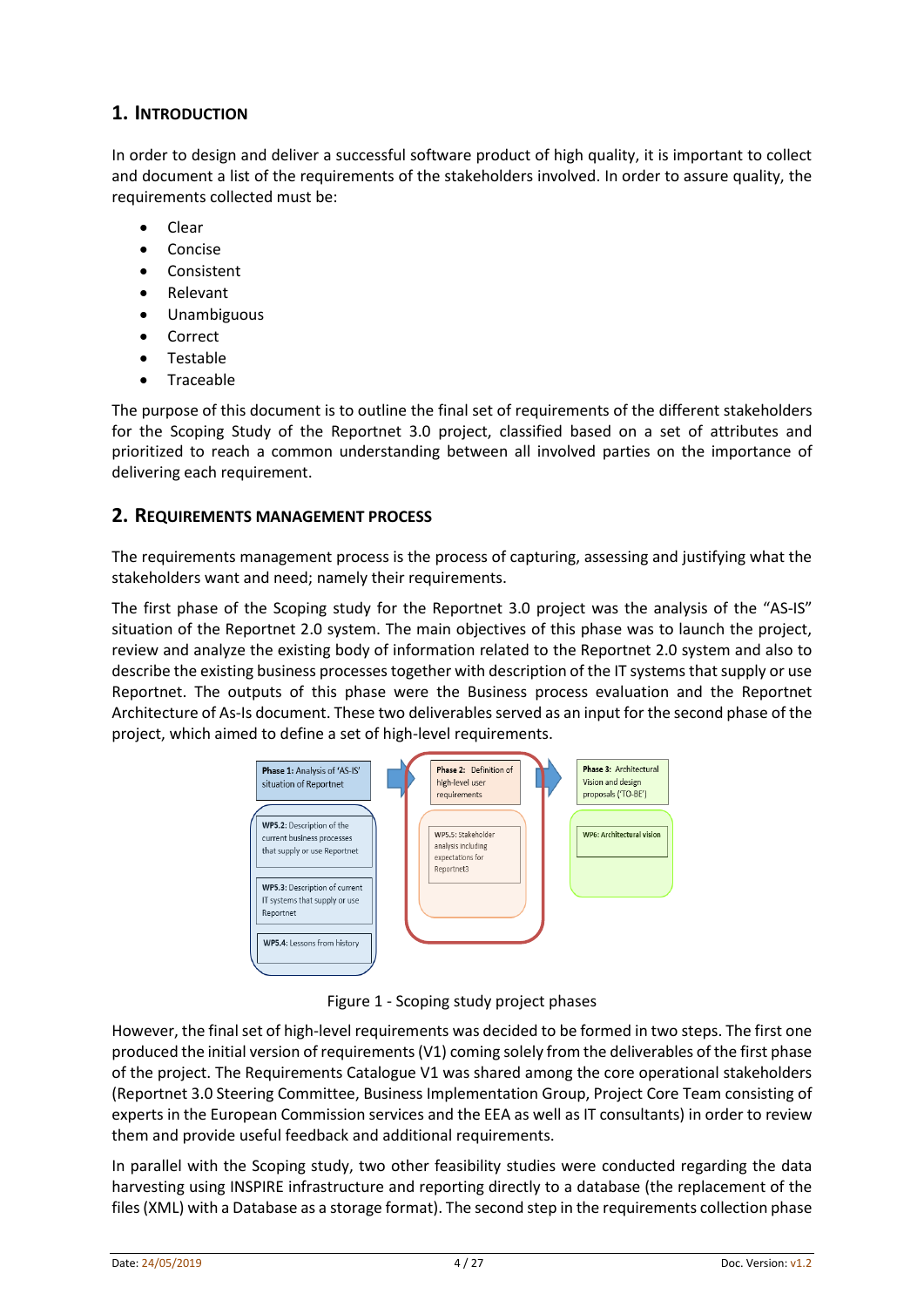(Phase 2) produced the final requirements version (V2) taking into account the results of the two aforementioned studies and the reviewed Requirements Catalogue V1. The Requirements Catalogue V2 was consulted among the broader Eionet and shared among National Focal Points (NFP), Reportnet 3.0 Steering Committee (RSC), Business Implementation Group (BIG), Advisers to the Steering Committee, Project Core Team (PCT) consisting of experts in the European Commission services and the EEA as well as IT consultants, NFP User Group on Eionet Information and Communication Technology Tools Developments (NFP ICT UG), National Reference Centres on Environmental Information System (NRC EIS) and relevant European Topic Centres (ETC). The feedbacks gathered have produced the final Requirements Catalogue. The whole process is outlined in the following figure.



Figure 2 – Reportnet 3.0 analysis processes

# **3. TOOLS AND TECHNIQUES**

## **3.1. REQUIREMENTS ELICITATION TECHNIQUES**

The following techniques were used for requirements definition:

- **Document analysis** The document analysis technique constitutes one of the most effective ways of kick-starting the requirements elicitation phase. Document analysis involves studying any relevant business, system and project documentation with the objective of understanding the business, the project background and identifying requirements or opportunities for improvement. In our case, we studied and analysed the available documentation (i.e. user manuals, development manuals, reporting guidelines, architecture documents, legal documents, etc.) in order to thoroughly understand the following:
	- o The way users interact or should interact with the system;
	- o The responsibilities of the users towards the legal framework;
	- o The architecture of the system and the interactions between its components;

The document analysis technique consists, in general, of three stages:

- o Prepare Stage involves identifying which materials are suitable and relevant for analysis,
- o Review Stage involves studying the material, taking notes of relevant information and listing follow-up questions for the stakeholders
- $\circ$  Wrap up Stage involves reviewing notes with stakeholders, Organizing requirements and seeking answers to follow-up questions

In our case, concerning the wrap-up stage, the follow-up questions were asked during the interview sessions (interview process is outlined below) while the notes taken were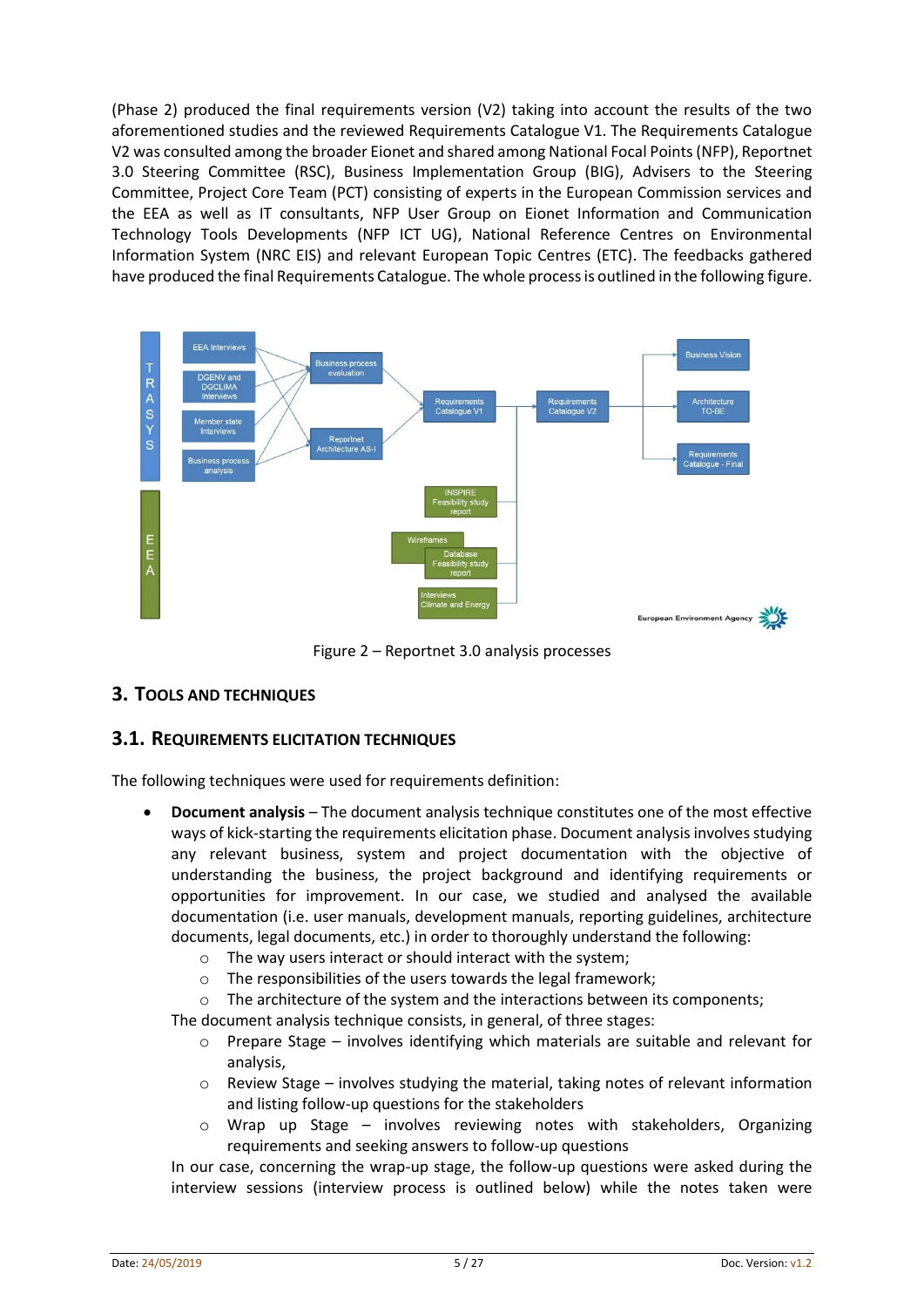incorporated in the business processes evaluation document in which they were reviewed by the stakeholders.

- **Interviews** Interviews are a systematic approach for eliciting information from a person (or a group of people) by asking questions and documenting the responses and constitute one of the most popular requirements elicitation techniques. By conducting an interview the following three areas are considered:
	- o current functions that need to be fulfilled in the new system;
	- o problems with the current operations that need to be addressed;
	- o new features required from the new business system.

In our case, an indicative set of questions was prepared prior to the interview and distributed to the participants in order to be prepared about the scope of the interview and the information that had to be collected. The interview was carried out in an organised manner, usually by two analysts – one setting the questions and one taking notes – and apart from the standardized set of questions, a discussion adapted to the context of individual session followed. After the end of the interview session a report was produced which wassent to the interviewees for approval the soonest possible (usually after 1-2 working days). Finally, a consolidated interview report was created and distributed to all involved in the project parties.

 **Interface analysis** - Interface Analysis constitutes a business analysis elicitation technique that helps to identify interfaces between solutions/applications to determine the requirements for ensuring that the components interact with one another effectively. In the current system, interface types range from user interfaces (human beings interacting directly with the system) to interfaces to and from external applications and the interface analysis was employed in order to discover the requirements needed to integrate the new software into its new environment.

## <span id="page-5-0"></span>**3.2. REQUIREMENTS' PRIORITISATION METHOD**

In order to prioritize the requirements collected, we followed the **MoSCoW method**, a prioritization technique used in business analysis and software development to reach a common understanding with stakeholders on the importance of delivering each requirement. The term MoSCoW itself is an acronym derived from the first letter of each of four prioritization categories, which are outlined below:

- **Must have requirements** critical to the current delivery time box in order to be considered successful. Failing to satisfy even one of the "Must have" requirements, renders the project delivery a failure. In order to identify these requirements, the answer to the question, "what happens if this requirement is not met?" is "cancel the project – there is no point in implementing a solution that does not meet this requirement".
- **Should have requirements** important but not necessary for delivery in the current delivery time box. While "Should have" requirements can be as important as "Must have" ones, they are often not as time-critical or there may be another way to satisfy the requirement, allowing to include them in a future delivery.
- **Could have requirements** desirable but not necessary, which could improve user experience or customer satisfaction for little development cost. These requirements will typically be included if time and resources permit. A "Could have" may be differentiated from a "Sould have" by reviewing the degree of pain caused by it not being met, in terms of business value or numbers of people affected.
- **Won't have requirements** agreed by stakeholders as the least-critical, lowest-payback items, or not appropriate at that time and therefore not planned for the next delivery time box. "Won't have" requirements are either dropped or reconsidered for inclusion in a later time box.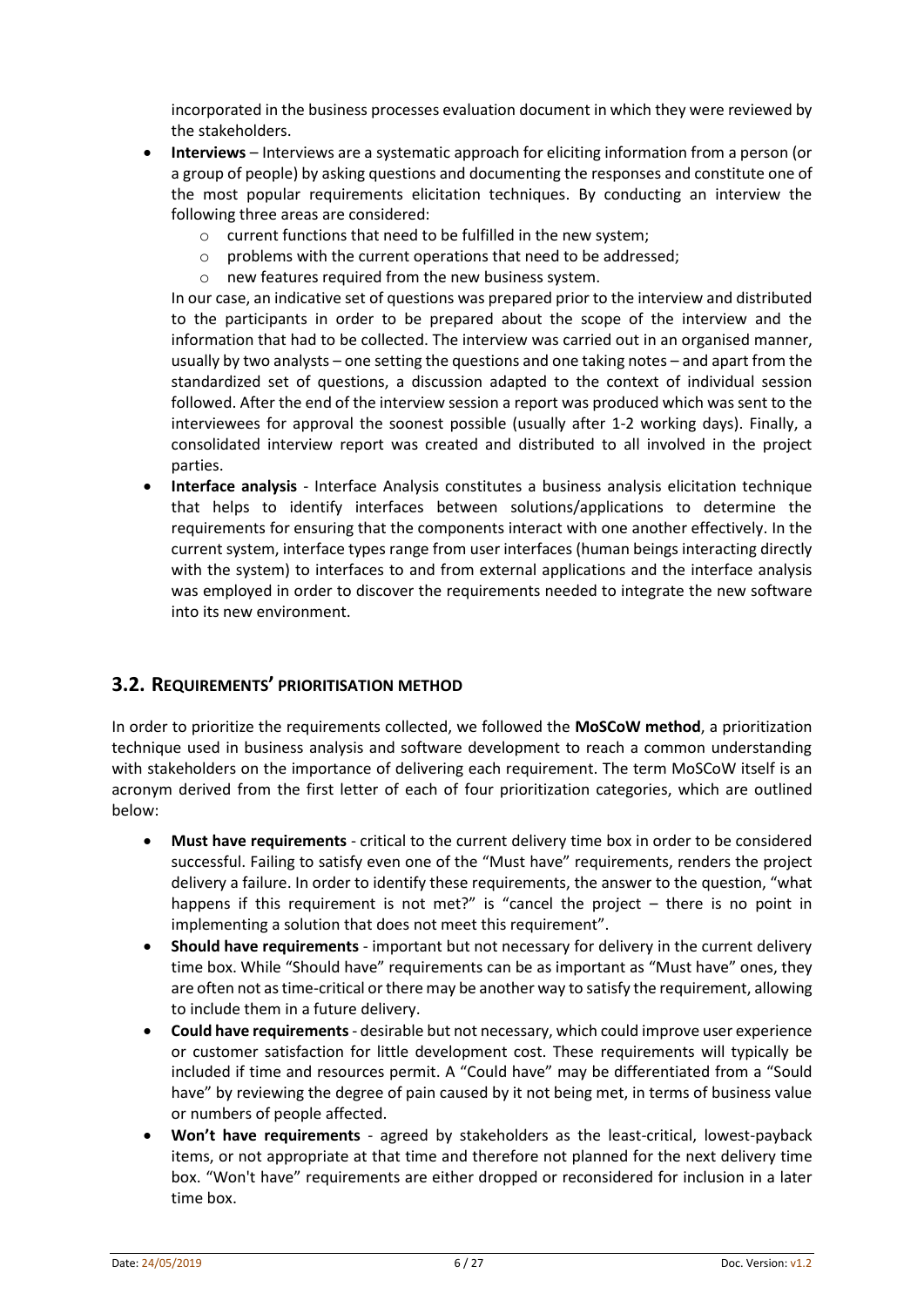# **4. REQUIREMENTS' ATTRIBUTES DEFINITION**

The requirements collected are defined by a set of attributes, forming an organized requirements list throughout which navigation and review is rational and easy. The constituent attributes of each requirement are outlined below:

- **ID**: the unique requirement identifier.
- **Date**: the creation date of the requirement to be described.
- **Version history**: the history of the requirement through the different versions that have been created. Each version should also record the reason for the change and a reference to the change-control documentation.
- **Name**: short name of the requirement.
- **Priority**: the level of priority of the requirement. The acronym stands for:
	- o M must have;
	- $\circ$  S should have;
	- $C$  could have:
	- $\circ$  W won't have this time.

#### *See [3.2](#page-5-0) Requirements' [prioritisation method](#page-5-0) for details on the prioritisation categories.*

- **Category**: the requirements are organised in the following categories and sub-categories:
	- o **General** These are the requirements that define business policies, standards and needs.
		- Business policies cover aspects such as standards and business policy decisions (often known as business rules) which ensure consistency of operations across the organisation.
		- Business constraints cover aspects such as budget, timescale and resources.
		- Legal requirements that state relevant legal and regulatory constraints.
		- Language requirements set out the languages to be used and the ways of communication between stakeholders.
	- o **Technical** These are the requirements that state the technical policies and constraints to be adopted across the organisation.
		- Hardware covering aspects such as the make and model of hardware equipment to be used in the organisation.
		- **Software covering areas such as operating systems, software package applications,** networking and communications software.
		- Interface cover the standards for communication between systems when required to exchange data. The interfaces may be with systems and equipment operated within the organisation or by other, external organisations.
	- o **Functional** The functional requirements are those that set out the features that any solution should provide.
		- Data Entry concerned with gathering and recording the data that is required in the solution.
		- Data maintenance handle changes to the data used within the solution.
		- **Procedural refer to the business rules to be applied during working procedures in** order for the solution to serve the needs of these procedures.
	- o **Non-Functional** The non-functional requirements are concerned with how well the solution will operate.
		- Performance specify a performance characteristic that a system or system component must possess; for example, speed, accuracy, frequency.
		- Security identify the security levels required for the organisation's information and data. The security levels are likely to differ for different types of information or data. Some will be highly confidential and will require extremely rigorous security; others may still be confidential while being subject to less security.
		- Back up define the policy for protecting against the loss of data and information.
		- Archiving and Retention the retention of data and information within an organisation may be subject to internal policies or external legal regulations. These requirements define aspects such as the duration of the retention, the nature of the archiving methods and the approaches to be taken to the disposal of information and data.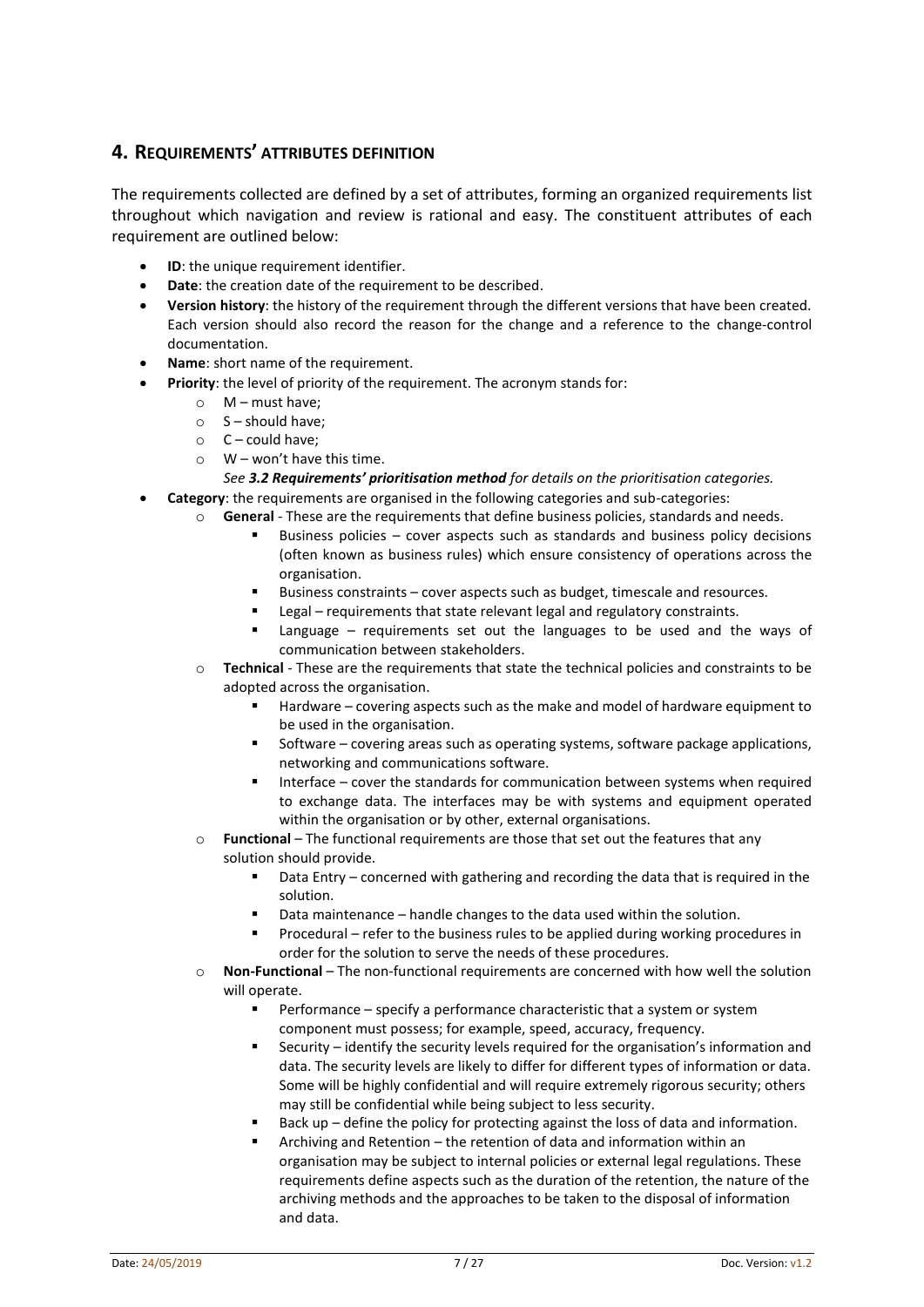- Maintainability concern the approaches to be taken to maintaining the solution, including aspects such as servicing, problem investigation and correction.
- Business Continuity include those designed to prevent a disaster affecting the organisation to any great extent as well as contingency requirements that will be needed should a disaster occur. **Note:** There are likely to be several non-functional requirements associated with the
- business-continuity requirements, for example in the areas of backup and recovery. Availability – concern the timeframe during which a solution must be available to stakeholders.
- Usability this area concerns the ease with which a stakeholder can learn, apply and use new processes and systems.
- $\circ$  Capacity these requirements cover areas such as the volumes of data and information to be stored and the number of stakeholders to be supported.
- **Component**: the name of the component (step out of the 10 step model for the DG Environment) which is affected by the requirement. This might be the name of the business function or department.
- **Requirement description**: a detailed description of the requirement for the new system.
- **Justification**: the business justification for the requirement. The rationale entry for a requirement may be cross-referenced to specific challenges, positives or proposals in the Business Process Evaluation list.
- **Related documents**: the documents to which the requirement is related or referred.
- **Related requirements**: the name of any requirements that are related to this requirement.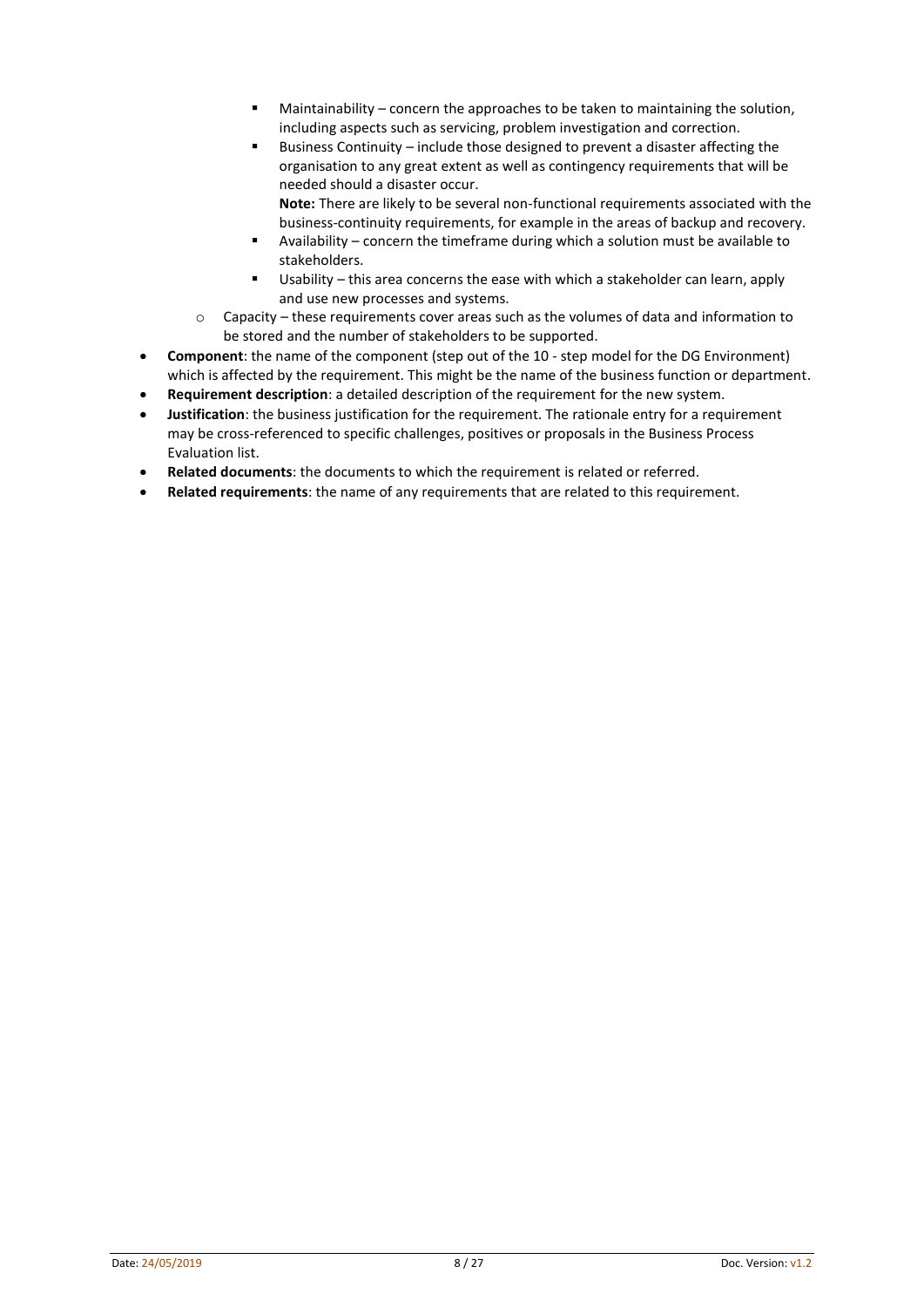# **5. REQUIREMENTS LIST**

| ID      | <b>DATE</b> | <b>VERSION</b> | <b>NAME</b>                             | <b>PRIORITY</b> | <b>CATEGORY</b>           | <b>COMPONENT</b>                          | <b>REQUIREMENT DESCRIPTION</b>                                                                                                                                                                                                                                                                                                                                                                                  | <b>JUSTIFICATION</b>                                                                                                                                                                                                                                                                                                                                                                                                                                                                                                                                                                                                                                                                                                                                        | <b>RELATED</b><br><b>DOCUMENT</b>                                     | <b>RELATED</b><br><b>REQUIREMENTS</b> |
|---------|-------------|----------------|-----------------------------------------|-----------------|---------------------------|-------------------------------------------|-----------------------------------------------------------------------------------------------------------------------------------------------------------------------------------------------------------------------------------------------------------------------------------------------------------------------------------------------------------------------------------------------------------------|-------------------------------------------------------------------------------------------------------------------------------------------------------------------------------------------------------------------------------------------------------------------------------------------------------------------------------------------------------------------------------------------------------------------------------------------------------------------------------------------------------------------------------------------------------------------------------------------------------------------------------------------------------------------------------------------------------------------------------------------------------------|-----------------------------------------------------------------------|---------------------------------------|
| $F-001$ | 13.09.2018  | 0,2            | User identity<br>verification           | M               | Functional:<br>Procedural | S5 Helping MS to<br>prepare their reports | Reportnet 3.0 will allow for user identity<br>verification beyond Eionet, for example using<br>EU login.                                                                                                                                                                                                                                                                                                        |                                                                                                                                                                                                                                                                                                                                                                                                                                                                                                                                                                                                                                                                                                                                                             |                                                                       |                                       |
| $F-002$ | 13.09.2018  | 0.2            | User access<br>management               | M               | Functional:<br>Procedural | S5 Helping MS to<br>prepare their reports | In Reportnet 3.0, by default a nominated user<br>will represent the reporting authority, for<br>example the country, under each agreement.<br>The nominated user will manage the addition<br>of other verified users to provide support to<br>the reporting, and their level of access rights<br>within the reporting. Reporters self-manage<br>access controls. Requesters will have access<br>to an overview. | Challenge #18 - The process of updating the access<br>rights is very time consuming and complicated for<br>the data stewards.<br>The process of granting specific access rights per<br>user is time consuming for the data stewards. In<br>order to save time, the users will be able to<br>request for access rights which will be approved by<br>the respective authority each time.                                                                                                                                                                                                                                                                                                                                                                      | <b>Business</b><br>Process<br>Evaluation                              |                                       |
| $F-003$ | 13.09.2018  | 0,2            | Configurable<br>reporting<br>commitment | M               | Functional:<br>Procedural | S5 Helping MS to<br>prepare their reports | Reporters must be provided with<br>functionality to declare what they will<br>actually report under an agreement and<br>validation will react accordingly, but still<br>ensure technical requirements are met.                                                                                                                                                                                                  | Challenge #28: Manual effort required in WFD to<br>separate legitimate blockers from non-legitimate.<br>For the WFD reporting, when a country is not able<br>to report specific data, a complementary<br>document should be provided explaining the<br>reasons for not being able to deliver this data.<br>After the data have been delivered to the system<br>for this country and the data validation process<br>takes place, a manual validation must take place in<br>order to identify blockers caused due to data that<br>cannot be delivered according to the<br>complementary file from blockers caused due to<br>actual errors in the delivery. This manual process<br>takes place outside of the system and requires too<br>much time and effort. | <b>Business</b><br>Process<br>Evaluation<br>Reportnet 3<br>Principles |                                       |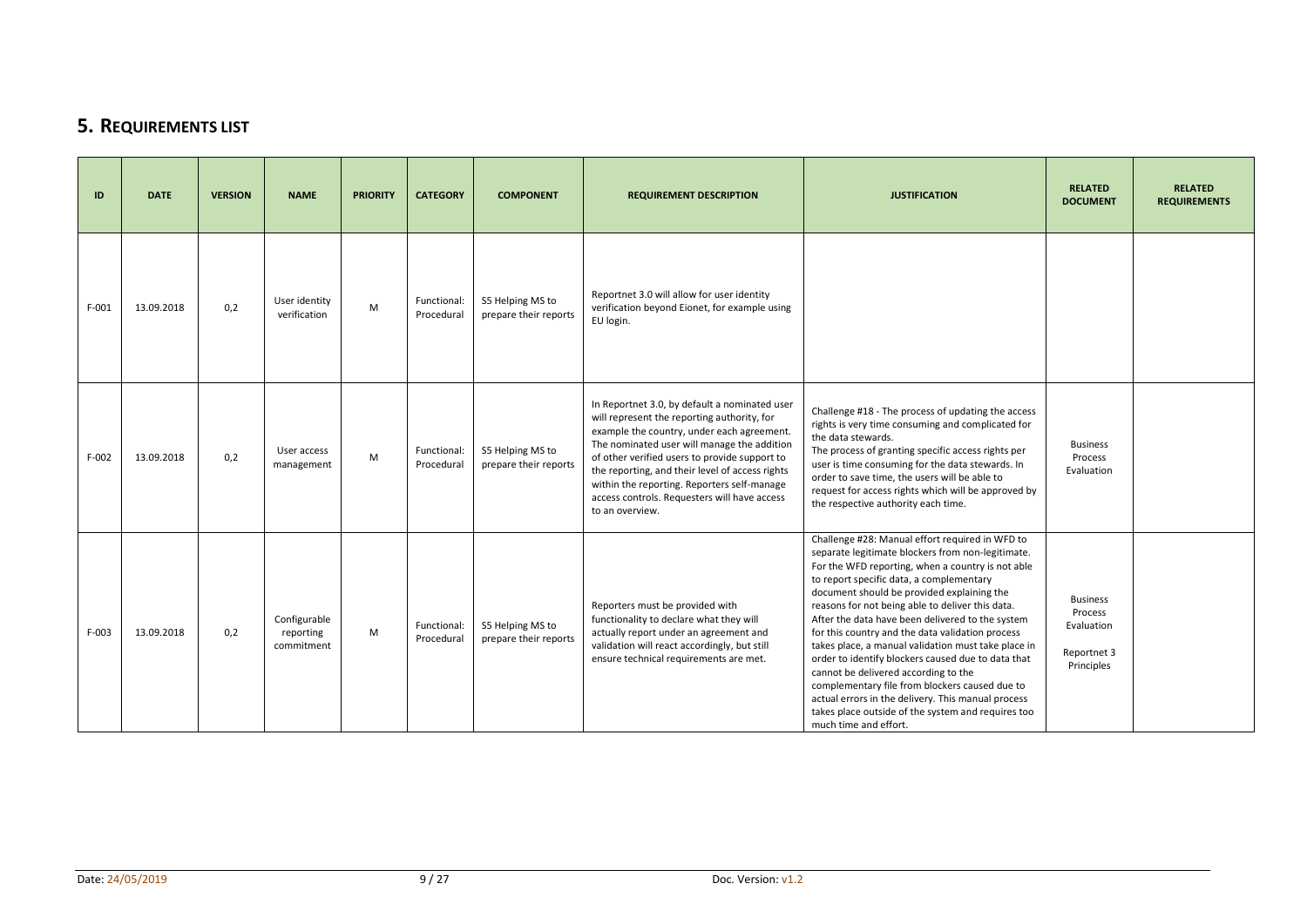| $F-004$ | 13.09.2018 | 0,2 | Notification<br>subscription              | M  | Functional:<br>Procedural | S5 Helping MS to<br>prepare their reports                 | Reportnet 3.0 will have the capability for<br>users to subscribe to alert notifications<br>regarding submission agreements and<br>submission status.                                                                                                                                                 | Proposal #55: Reporting reminders<br>Since there are many reporting obligations and<br>some of them happen at the same time (and even<br>by the same reporters) it is important to provide<br>notifications for pending submissions or<br>resubmissions.                                                                                                                                                                                                                        | <b>Business</b><br>Process<br>Evaluation |  |
|---------|------------|-----|-------------------------------------------|----|---------------------------|-----------------------------------------------------------|------------------------------------------------------------------------------------------------------------------------------------------------------------------------------------------------------------------------------------------------------------------------------------------------------|---------------------------------------------------------------------------------------------------------------------------------------------------------------------------------------------------------------------------------------------------------------------------------------------------------------------------------------------------------------------------------------------------------------------------------------------------------------------------------|------------------------------------------|--|
| $F-005$ | 13.09.2018 | 0,2 | Workflow<br>driven<br>delivery<br>process | M  | Functional:<br>Procedural | S6 Organizing the<br>data for submission<br>or harvesting | Reportnet 3.0 must guide the reporter<br>through the series of steps from initiation to<br>completion in the delivery process. Reportnet<br>3.0 must manage the reporting sequence<br>within the submission agreement.                                                                               | Challenge #16: Reporting sequence is not<br>controlled by the system.<br>Challenge #37: Reporting process is not<br>streamlined<br>In the reporting or resubmission process, there are<br>differences between reporting obligations. In the<br>current implementation, taking actions lies on the<br>reporter and is not restricted by the system which<br>leads to deviations from the defined by the<br>obligation process.                                                   | <b>Business</b><br>Process<br>Evaluation |  |
| $F-006$ | 13.09.2018 | 0,2 | Open<br>reporting<br>frequency            | M  | Functional:<br>Data Entry | S6 Organizing the<br>data for submission<br>or harvesting | Reportnet 3.0 will support one-off and cyclic<br>reporting periods, continuous reporting, e.g.<br>competent authorities updates and up-to-<br>date reporting, e.g. air quality.                                                                                                                      | Positive #23: Real time data reporting offers a<br>good snapshot of the data to the reporter<br>Challenge #34: Wrong technical decisions taken<br>upon system design<br>The reporting of the real time data provides<br>insights about the data to the reporters<br>concerning the current situation and can act as<br>heads-up for inconsistencies. Therefore, apart<br>from the normal data, the presence of the real<br>time data to the system is essential and beneficial. | <b>Business</b><br>Process<br>Evaluation |  |
| F-007   | 13.09.2018 | 0.2 | Inline<br>communicati<br>on tools         | S. | Functional:<br>Procedural | S6 Organizing the<br>data for submission<br>or harvesting | Reporters would be able to submit comments<br>to the submitted data (e.g. where they<br>cannot report mandatory data or where they<br>need to provide a justification for<br>resubmitting) and the opportunity to provide<br>systematic feedback post-reporting (email<br>questionnaire or similar). | Proposal #47: Submit comments in data<br>In cases where the reporter needs to provide<br>clarifications or justifications for the reported<br>dataset no streamlined way exists in the system.<br>Currently additional documents in Word or PDF<br>format are included in the deliveries which have to<br>be manually reviewed.                                                                                                                                                 | <b>Business</b><br>Process<br>Evaluation |  |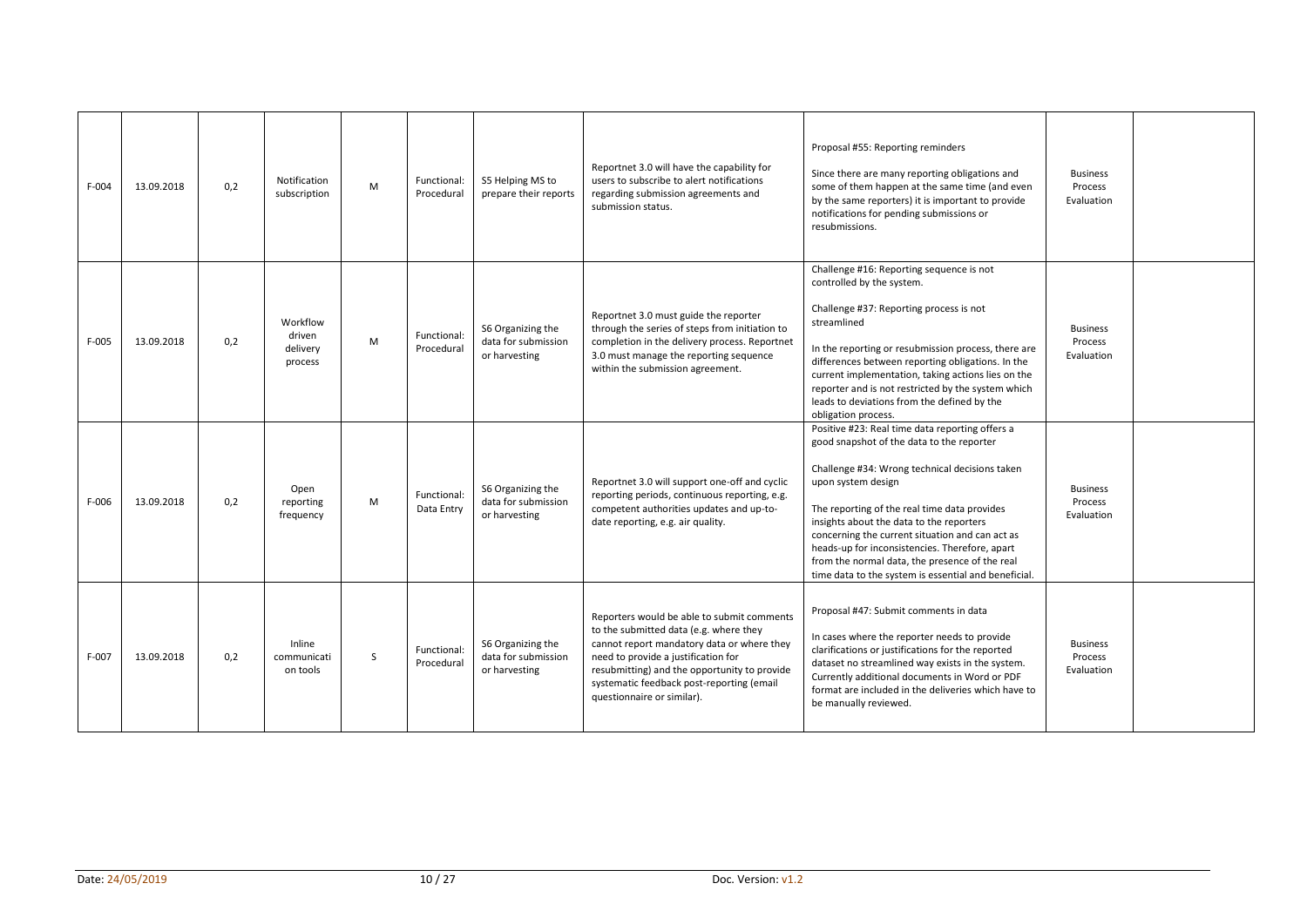| $F-008$ | 13.09.2018 | 0,2 | Integrated<br>manual<br>review<br>capability  | M | Functional:<br>Procedural | S7 Ensuring quality<br>of the reported data | Reportnet 3.0 will provide process and<br>functionality to facilitate integrated manual<br>review of reported data, for example by ETCs.                                                                                                                                                                                                                                                                                                      | Challenge #29: Upon final feedback status, EEA /<br>ETCs / EC have to review the data reported and<br>decide for next steps<br>The final dataset approval by the EEA / ETCs / EC is<br>a step which requires too much manual effort,<br>causes delays in the final products delivery and it's<br>not a task in the current system.                                                                                                                                                                                                            | <b>Business</b><br>Process<br>Evaluation |                    |
|---------|------------|-----|-----------------------------------------------|---|---------------------------|---------------------------------------------|-----------------------------------------------------------------------------------------------------------------------------------------------------------------------------------------------------------------------------------------------------------------------------------------------------------------------------------------------------------------------------------------------------------------------------------------------|-----------------------------------------------------------------------------------------------------------------------------------------------------------------------------------------------------------------------------------------------------------------------------------------------------------------------------------------------------------------------------------------------------------------------------------------------------------------------------------------------------------------------------------------------|------------------------------------------|--------------------|
| F-009   | 13.09.2018 | 0,2 | Efficient<br>validation<br>check<br>execution | M | Functional:<br>Data Entry | S7 Ensuring quality<br>of the reported data | Reportnet 3.0 will consider the whole<br>dataflow to ensure validations checks are<br>executed only once to be efficient and avoid<br>redundancy.                                                                                                                                                                                                                                                                                             | Challenge #9: Duplication of QCs<br>Challenge #32: An extra validation step takes place<br>in the FME or the DB.<br>Challenge #42: Additional validations are executed<br>in FME after the envelope release<br>Since there isn't a common set of validations in the<br>system, same validations are re implemented for<br>different dataflows. There are also validations<br>which due to their complexity are implemented or<br>manually executed outside the reporting system in<br>which they cannot not be maintained in the same<br>way. |                                          | $F-015$<br>$T-004$ |
| $F-010$ | 8.10.2018  | 0,1 | Collaborative<br>platform                     | M | Functional                | S5 Helping MS to<br>prepare their reports   | Reportnet 3.0 must support collaboration<br>between actors in the design and delivery<br>processes to achieve common goals, share<br>information and solve business problems<br>more efficiently. Key functionality for a<br>collaborative platform is sharing, rights<br>management and inline communication tools                                                                                                                           |                                                                                                                                                                                                                                                                                                                                                                                                                                                                                                                                               |                                          |                    |
| $F-011$ | 8.10.2018  | 0,1 | Centralized<br>solution                       | M | Functional                | S5 Helping MS to<br>prepare their reports   | Reportnet 3.0 must be Centralized to enable<br>all processes to be performed in a central<br>point and future users will perform actions on<br>their single computers without interaction<br>with other systems. This requirement also<br>includes the solution on having common web<br>interface, collaboration in reporting design<br>and collaboration in reporting submissions<br>between primary and delegated reporting<br>authorities. |                                                                                                                                                                                                                                                                                                                                                                                                                                                                                                                                               |                                          |                    |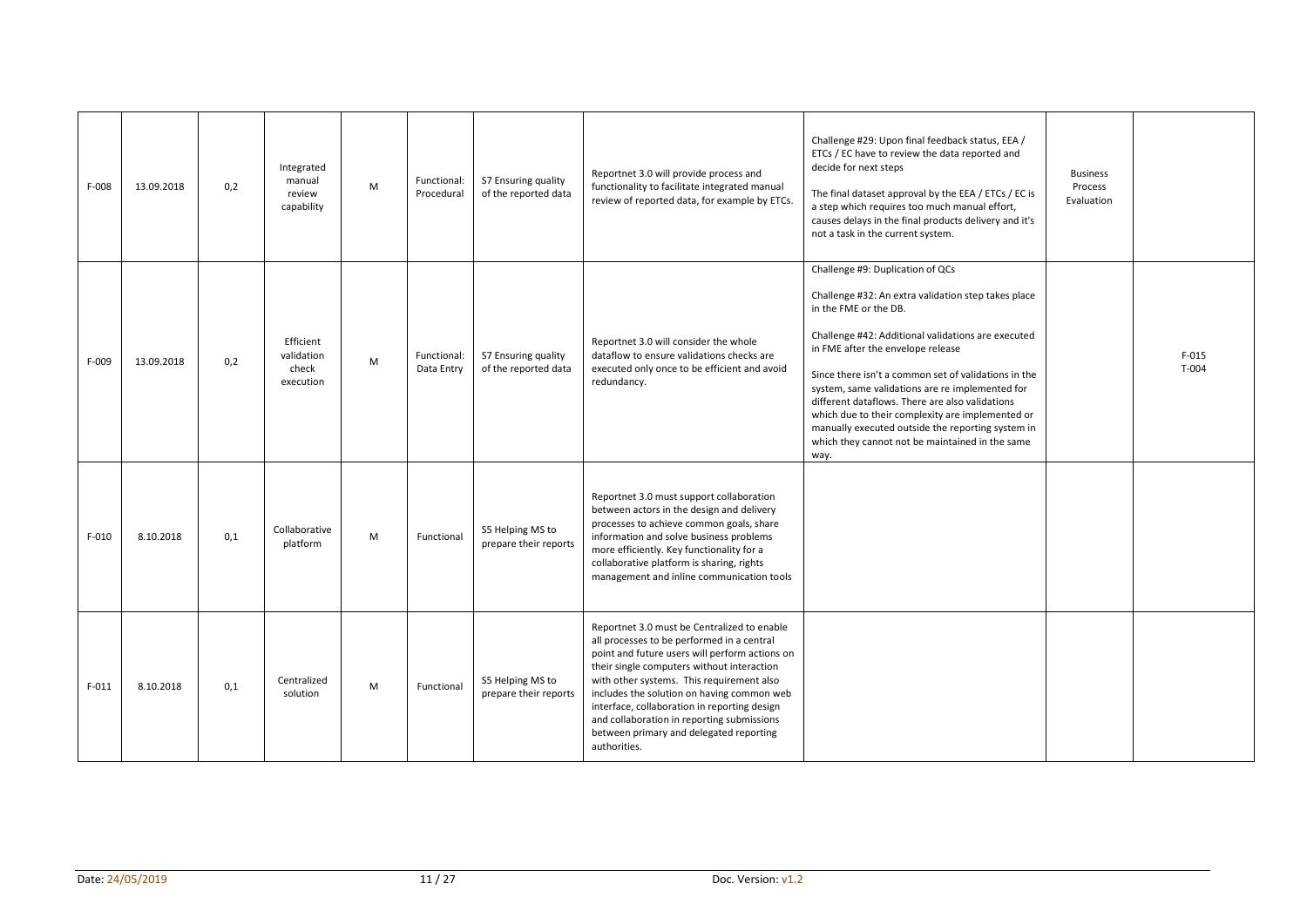| $F-012$ | 30.11.2018 | 0,3 | Flexible data<br>delivery<br>format    | M | Functional                | S6 Organizing the<br>data for submission<br>or harvesting | Reportnet 3.0 must allow flexibility for the<br>user to self-decide the format of data delivery<br>(e.g. Web forms, XML, CSV, JSON) including<br>use of web services. Reportnet 3.0 must be<br>able to handle spatial data from (but not<br>limited to) shapefile, GML and OGC<br>GeoPackage for supporting INSPIRE needs.                                                                                  | Principle: Open data formats<br>The XML format was the preferred format for the<br>reporting and the QA rules implementation due to<br>its independence of vendors and application<br>environments. However, it was difficult for<br>reported data in other formats than the XML to<br>declare the schema against which validations<br>should take place. Furthermore, the XML schema<br>definition requires much effort and for some<br>reporting obligations XML format is not<br>convenient and various conversions must take<br>place to assure a dataset that can be validated and<br>processed. |                    |
|---------|------------|-----|----------------------------------------|---|---------------------------|-----------------------------------------------------------|-------------------------------------------------------------------------------------------------------------------------------------------------------------------------------------------------------------------------------------------------------------------------------------------------------------------------------------------------------------------------------------------------------------|-------------------------------------------------------------------------------------------------------------------------------------------------------------------------------------------------------------------------------------------------------------------------------------------------------------------------------------------------------------------------------------------------------------------------------------------------------------------------------------------------------------------------------------------------------------------------------------------------------|--------------------|
| $F-013$ | 8.10.2018  | 0.1 | Immediate<br>quality<br>feedback       | M | Functional                | S7 Ensuring quality<br>of the reported data               | Reportnet 3.0 must provide immediate<br>feedback to the user on data issues in clear<br>language. Definition of quality rules should be<br>on records, datasets and collections with<br>outcomes stored at the same level.<br>Configuration of quality rules should be<br>widely understood to non-developers. Data<br>visualization tools should be integral to the<br>QC checks.                          |                                                                                                                                                                                                                                                                                                                                                                                                                                                                                                                                                                                                       | $F-009$<br>$T-004$ |
| $F-014$ | 30.11.2018 | 0,2 | Maintainabili<br>ty of<br>codelists    | M | Functional:<br>Data Entry | S5 Helping MS to<br>prepare their reports                 | Reportnet 3.0 must enable versioning and<br>maintenance of codelists. Codelists should be<br>managed under clear governance. Codelists<br>can also come from external registries. This<br>requirement regarding CODELISTS should be<br>regarded as High Priority - it will enable<br>enhance data consistency and is critical<br>considering reference data shared (or used)<br>across different data flows | Reportnet 3.0 Kick-off meeting - Requirements<br>review and observations: The system should<br>permit a user to create a Code List and associate it<br>to a Data Flow, and that the created code list is<br>available for other data flows existing and future.<br>The architecture for the new system should<br>consider including Microservice for Code Lists.                                                                                                                                                                                                                                      |                    |
| $F-015$ | 30.11.2018 | 0.3 | Subscribe to<br>reporting<br>agreement | S | Functional:<br>Procedural | S5 Helping MS to<br>prepare their reports                 | Reportnet 3.0 should allow for reporting<br>agreements not requiring a nominated<br>representative, where verified users<br>subscribe and report their information, for<br>example industry reporters.                                                                                                                                                                                                      |                                                                                                                                                                                                                                                                                                                                                                                                                                                                                                                                                                                                       |                    |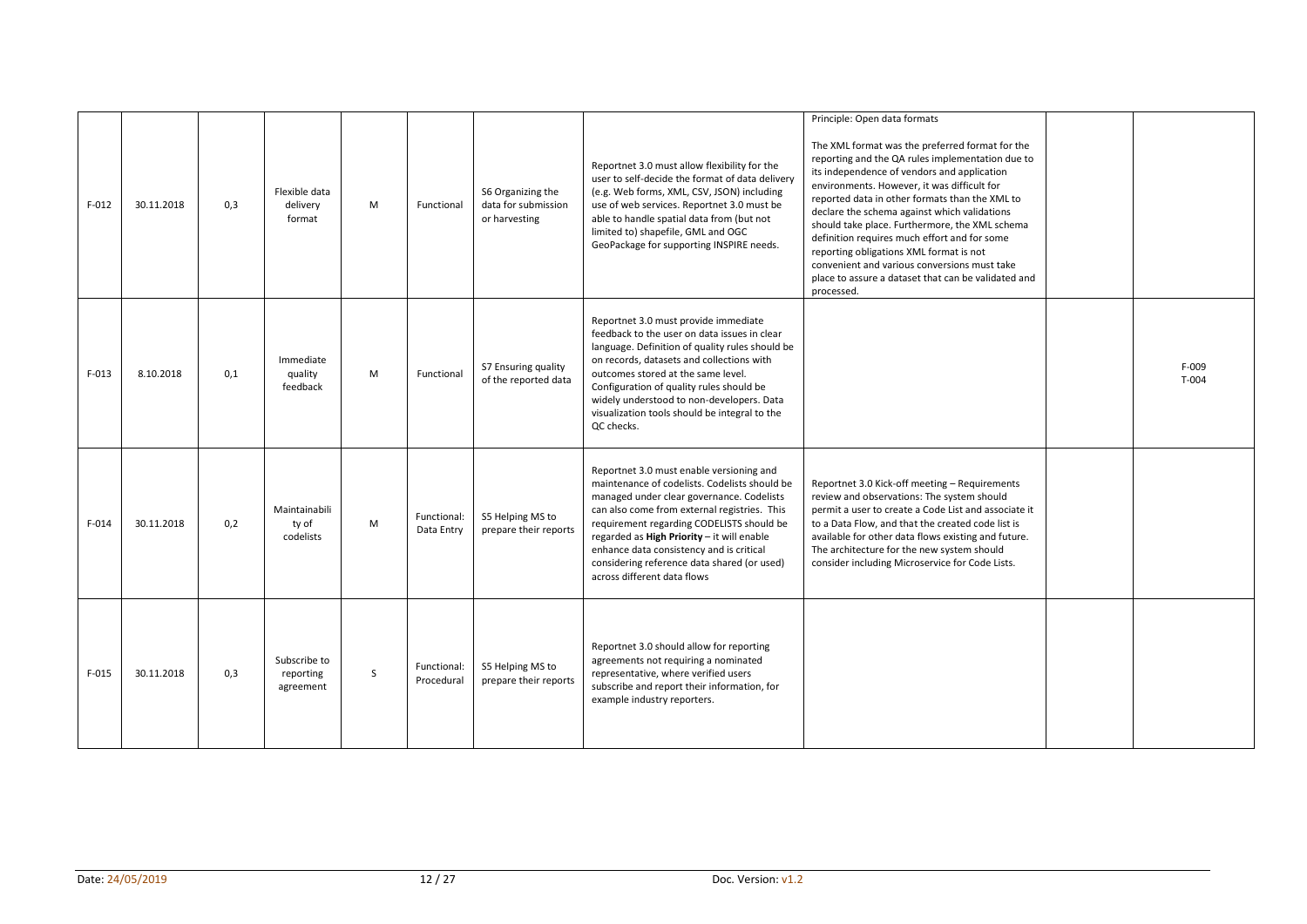| $F-016$ | 12.10.2018 | 0,1 | Test<br>environment                              | M            | Functional | S5 Helping MS to<br>prepare their reports                 | Reportnet 3.0 must have a test environment<br>for reporters to gain understanding of the<br>data requirements and test against the<br>quality checks.                                                                                                                                                                                               |  |  |
|---------|------------|-----|--------------------------------------------------|--------------|------------|-----------------------------------------------------------|-----------------------------------------------------------------------------------------------------------------------------------------------------------------------------------------------------------------------------------------------------------------------------------------------------------------------------------------------------|--|--|
| $F-017$ | 12.10.2018 | 0,1 | Snapshots                                        | M            | Functional | S6 Organizing the<br>data for submission<br>or harvesting | Reportnet 3.0 must have the capability to<br>create snapshots of reported data                                                                                                                                                                                                                                                                      |  |  |
| $F-018$ | 12.10.2018 | 0,1 | Quality<br>blockers                              | M            | Functional | S7 Ensuring quality<br>of the reported data               | Reportnet 3.0 must block deliveries when the<br>data does not meet a specified minimum<br>acceptable technical quality                                                                                                                                                                                                                              |  |  |
| $F-019$ | 12.10.2018 | 0,1 | Facilitate<br>guidance<br>document<br>generation | $\mathsf{C}$ | Functional | S5 Helping MS to<br>prepare their reports                 | Reportnet 3.0 should be able to generate a<br>standard set of documentation, which<br>describes the data model, QC steps and<br>workflow without significant configuration by<br>the workflow owner. The data model<br>structure needs to be made available<br>(exported) as scripts so MS can easily create<br>the data model on their own systems |  |  |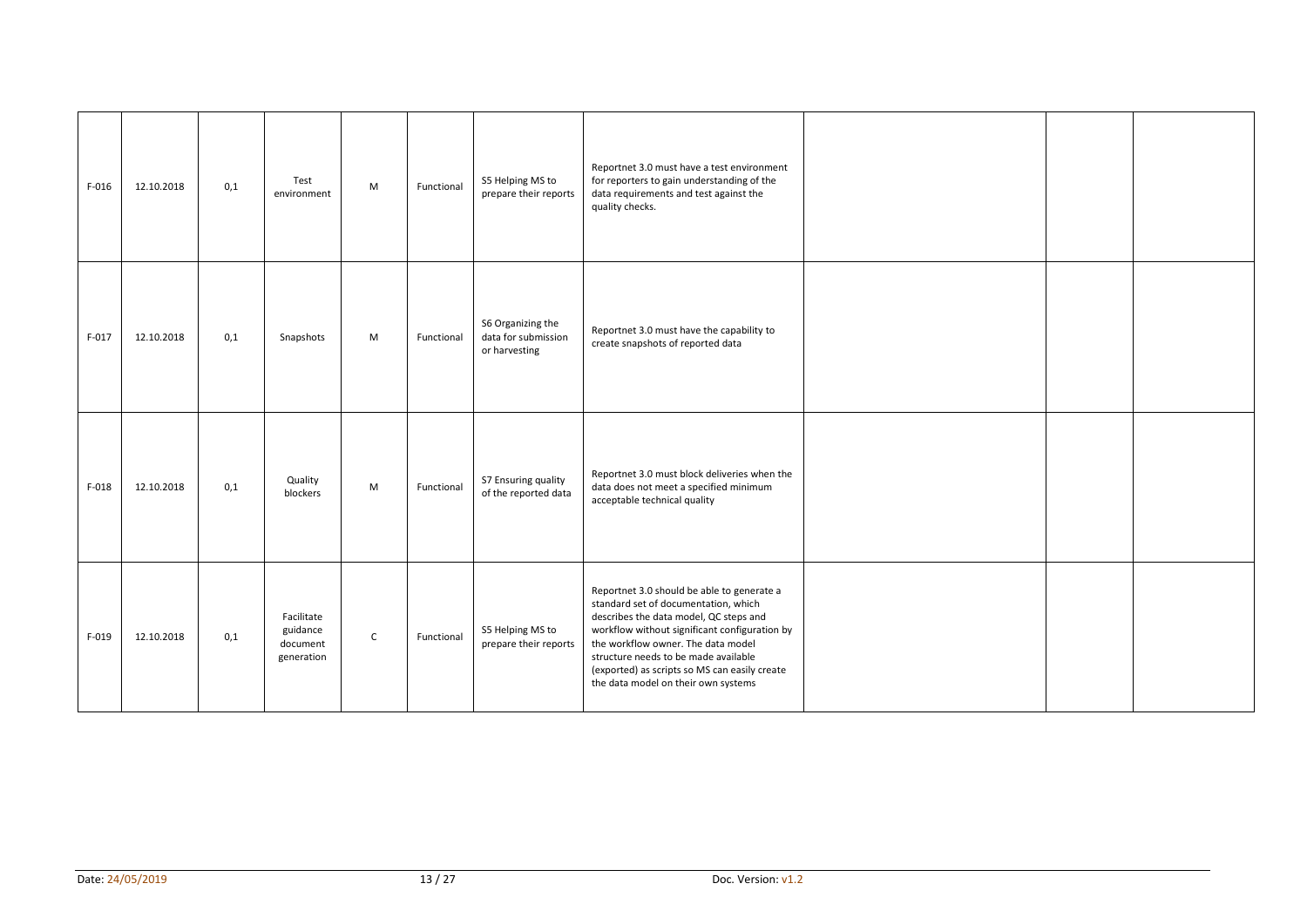| $F-020$ | 30.11.2018 | 0,2 | Inspire<br>spatial<br>dataset and<br>download<br>service<br>identification                                                                | M            | Functional:<br>Data Entry | S6 Organizing the<br>data for submission<br>or harvesting | Requirement related to the Reportnet<br>Reportnet must include the means to provide<br>/ identify the Inspire dataset(s)/services that<br>contain the correct data related to the<br>reporting obligation in non-ambiguous way. It<br>shall be mandatory for MS to provide this<br>information. | The Reportnet should provide the means to collect<br>such information.<br>With the metadata currently available in the<br>Inspire Geoportal, it is often impossible to identify<br>automatically the correct datasets and / or<br>services providing the geometry of the reported<br>features. The Member States are responsible to<br>communicate and maintain the correct and<br>complete list of relevant data sources (e.g. direct<br>download, Atom data feeds, WFS Stored Queries,<br>applicable query parameters and values). The<br>complete data for reporting must include all<br>relevant data that cover the national level. Tests<br>with Natura 2000 reporting identified this<br>problem. For example: complete national Natura<br>2000 coverage (SPA/SCI/SAC). | Feasibility study<br>on data<br>harvesting<br>using INSPIRE<br>infrastructure -<br>Use case 1, Use<br>case 2 |                                                                   |
|---------|------------|-----|-------------------------------------------------------------------------------------------------------------------------------------------|--------------|---------------------------|-----------------------------------------------------------|-------------------------------------------------------------------------------------------------------------------------------------------------------------------------------------------------------------------------------------------------------------------------------------------------|--------------------------------------------------------------------------------------------------------------------------------------------------------------------------------------------------------------------------------------------------------------------------------------------------------------------------------------------------------------------------------------------------------------------------------------------------------------------------------------------------------------------------------------------------------------------------------------------------------------------------------------------------------------------------------------------------------------------------------------------------------------------------------|--------------------------------------------------------------------------------------------------------------|-------------------------------------------------------------------|
| $F-021$ | 12.10.2018 | 0,2 | Possibility to<br>download<br>only data<br>related to<br>the reporting<br>obligation<br>(e.g. using<br>stored query)                      | $\mathsf{C}$ | Functional                | S6 Organizing the<br>data for submission<br>or harvesting | Requirement related to the Reportnet<br>If an Inspire dataset contains features related<br>to different reporting obligations, make sure<br>it is possible to download only the part of the<br>dataset related to that reporting.                                                               | As an example, Natura 2000 features are only a<br>small part of the INSPIRE Protected Sites dataset.<br>Filtering on Natura 2000 features alone would<br>reduce the amount of data to be downloaded. This<br>could be done also by using Natura 2000 stored<br>query.                                                                                                                                                                                                                                                                                                                                                                                                                                                                                                          | Feasibility study<br>on data<br>harvesting<br>using INSPIRE<br>infrastructure -<br>Use case 2                | Inspire spatial dataset<br>and download service<br>identification |
| $F-022$ | 12.10.2018 | 0,2 | Inspire<br>service test                                                                                                                   | M            | Functional                | S6 Organizing the<br>data for submission<br>or harvesting | Requirement related to the Reportnet<br>If the Inspire service is indicated in the<br>reporting data flow, testing the availability of<br>that service should be part of the reporting<br>workflow. Secondly, it must be tested if the<br>returned data follows the expected schema             | If the Inspire services (providing geometry)<br>replaces the current delivered data (mostly<br>Shapefiles), it must be guaranteed that the given<br>services do exist and are available. Secondly, if the<br>schema of the returned features is wrong, it might<br>become complicated to get the geometry. As an<br>example, during Natura 2000 reporting tests (in<br>the feasibility study), not all data initially found<br>followed the expected INSPIRE Protected Sites<br>schema                                                                                                                                                                                                                                                                                         | Feasibility study<br>on data<br>harvesting<br>using INSPIRE<br>infrastructure -<br>Use case 2                | Inspire spatial dataset<br>and download service<br>identification |
| $F-023$ | 30.11.2018 | 0,2 | Testing the<br>references<br>between<br>spatial and<br>non-spatial<br>data (report<br>entry to<br>Inspire<br>feature<br>matching<br>test) | M            | Functional                | S6 Organizing the<br>data for submission<br>or harvesting | Requirement related to the Reportnet<br>Test of each reported entry can be reached in<br>the Inspire dataset through the given<br>service(s)                                                                                                                                                    | The Reportnet should include quality procedures<br>to test the data and matching and to provide the<br>notification on findings.<br>If the Inspire geometry replaces the current<br>delivered Shapefiles, it must be guaranteed that<br>each reported entry has a corresponding feature<br>in the Inspire dataset. Otherwise the report cannot<br>be complete. For example, in Natura 2000, in a<br>few cases a typo in the InspireID on the Natura<br>SDF dataset prevented finding the correct Inspire<br>feature                                                                                                                                                                                                                                                            | Feasibility study<br>on data<br>harvesting<br>using INSPIRE<br>infrastructure -<br>Use case 2                |                                                                   |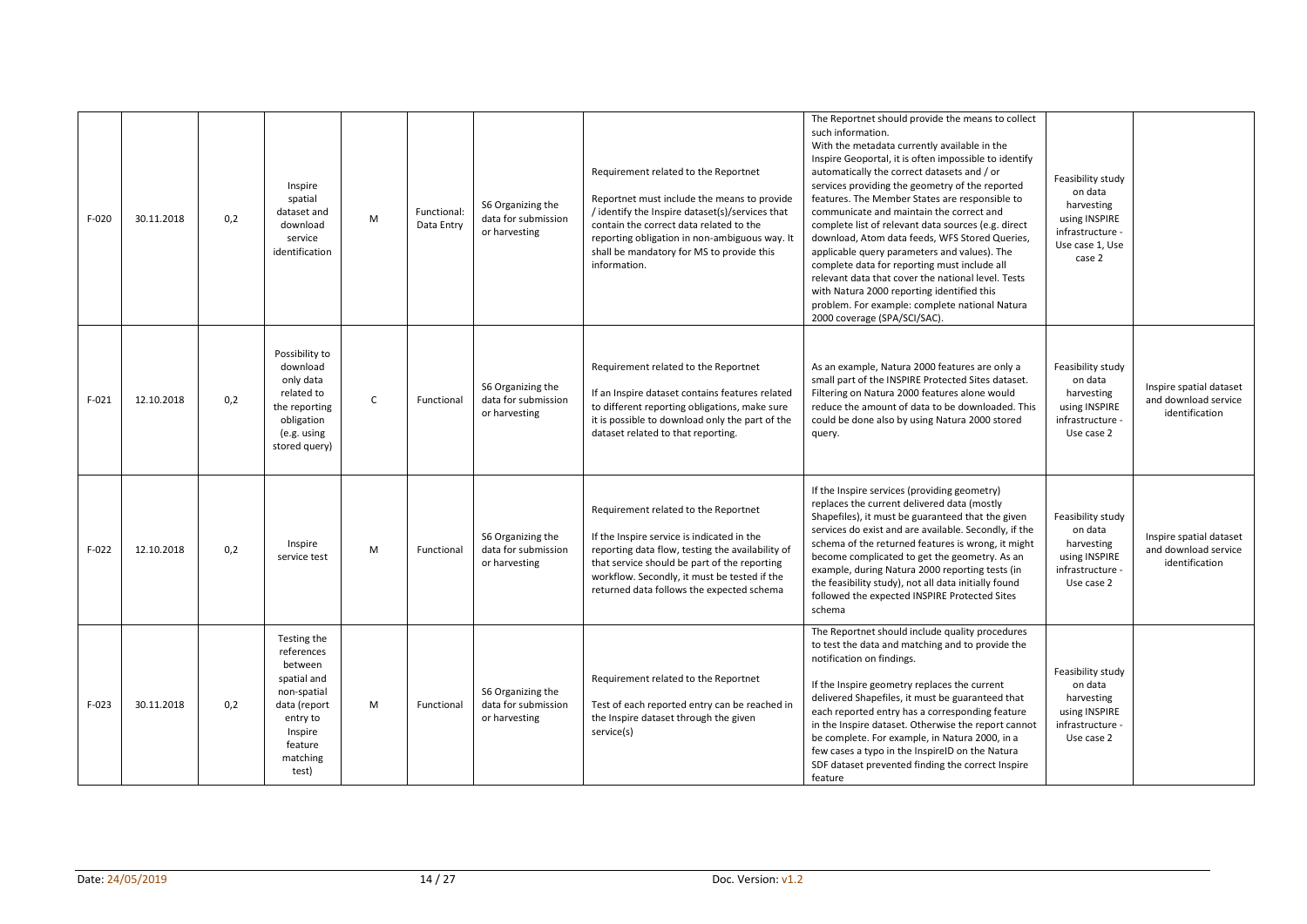| $F-024$ | 12.10.2018 | 0,2 | Inspire<br>feature<br>identification<br>in Natura<br>2000 SDF                                                                            | M | Functional:<br>Data Entry | S6 Organizing the<br>data for submission<br>or harvesting | Requirement related to the reporting data<br>and service providers (MS) and specific for<br>Natura 2000 and INSPIRE Protected sites<br>The way the InspireID in the Natura 2000 SDF<br>should be filled in must be detailed, tackling<br>the namespace/localID issue                                                                                                                                                                                                                | In Inspire datasets, the inspire ID is a composition<br>of Namespace, LocalID and Version. In the Natura<br>2000 SDF the InspireID is a single field. Ideally, the<br>Natura 2000 SDF should be changed (to better<br>correspond with the Inspire identifier data type), if<br>that is not possible the way the inspireID is filled in<br>must be standardized.                                                                                                                                                                                                                                                         | Feasibility study<br>on data<br>harvesting<br>using INSPIRE<br>infrastructure -<br>Use case 2 |                                                       |
|---------|------------|-----|------------------------------------------------------------------------------------------------------------------------------------------|---|---------------------------|-----------------------------------------------------------|-------------------------------------------------------------------------------------------------------------------------------------------------------------------------------------------------------------------------------------------------------------------------------------------------------------------------------------------------------------------------------------------------------------------------------------------------------------------------------------|-------------------------------------------------------------------------------------------------------------------------------------------------------------------------------------------------------------------------------------------------------------------------------------------------------------------------------------------------------------------------------------------------------------------------------------------------------------------------------------------------------------------------------------------------------------------------------------------------------------------------|-----------------------------------------------------------------------------------------------|-------------------------------------------------------|
| $F-025$ | 12.10.2018 | 0.1 | Inspire<br>feature<br>identification<br>V2 - thematic<br>identifier<br>should be<br>added to the<br><b>INSPIRE</b><br>Protected<br>sites | S | Functional:<br>Data Entry | S6 Organizing the<br>data for submission<br>or harvesting | Requirement related to INSPIRE<br>In general, it would be very useful if the<br>Inspire data models would include thematic<br>identifiers that would allow to relate the<br>features to the corresponding reporting<br>obligations. For the purpose of the Natura<br>2000 reporting, the thematic ID (Natura2000<br>siteCode) should be added to the INSPIRE<br>Protected sites (PS) schema. Together with<br>the designation value this ID will be unique                          | This is an easier solution for feature identification<br>but it requires change in the INSPIRE PS data<br>schema.<br>If the INSPIRE Protected Site schema would<br>contain the Natura2000 site code, there is no need<br>to include other information from Inspire into<br>Natura2000 data.                                                                                                                                                                                                                                                                                                                             | Feasibility study<br>on data<br>harvesting<br>using INSPIRE<br>infrastructure -<br>Use case 2 | alternative for:<br>Inspire feature<br>identification |
| $F-026$ | 30.11.2018 | 0.2 | Inspire and<br>reporting<br>synchronizati<br>on                                                                                          | S | Functional:<br>Data Entry | S6 Organizing the<br>data for submission<br>or harvesting | Requirement related to the reporting data<br>and service providers (MS)<br>The features present in the Inspire dataset<br>and downloadable by the INSPIRE services<br>should match the data in the reporting data<br>flow at the moment of the reporting.<br>Responsibility to ensure this synchronization<br>lies with the MS. However, while checking the<br>data, there should be a mechanism to<br>indicate the discrepancies to the MS<br>reporting contact person (reporter). | For example, if Natura 2000 features in the Inspire<br>PS dataset do not have the same update time as<br>the Natura 2000 reported data, changes in the<br>dataset between the two different dates might<br>cause discrepancies between them                                                                                                                                                                                                                                                                                                                                                                             | Feasibility study<br>on data<br>harvesting<br>using INSPIRE<br>infrastructure -<br>Use case 2 |                                                       |
| $F-027$ | 12.10.2018 | 0,2 | Simple,<br>direct and<br>uniform<br>Inspire<br>feature<br>extraction                                                                     | C | Functional:<br>Data Entry | S6 Organizing the<br>data for submission<br>or harvesting | Requirement related to the reporting data<br>and service providers (MS) and INSPIRE<br>All Inspire data are identified with the<br>InspireID. Sometimes a thematic ID is<br>available. It should be easy and<br>straightforward to extract a single feature<br>using this ID. This should be possible in a<br>uniform way for all themes                                                                                                                                            | The obligatory GetFeatureByID relates to the<br>gml:id attribute of a feature. There is no obligation<br>that this gml: id is the same as the Inspire ID or a<br>thematic ID. In an Inspire context it would be<br>much more useful to allow a standardized query<br>on the InspireID or, if it is available in the Inspire<br>dataset, on the thematic identifier.<br>As a possible solution, making available a stored<br>query returning a feature with the specific Inspire<br>ID would be very useful. Alternatively, (in case of<br>Inspire feature identification V2), a<br>getFeatureByThematicID could be used | Feasibility study<br>on data<br>harvesting<br>using INSPIRE<br>infrastructure -<br>Use case 2 |                                                       |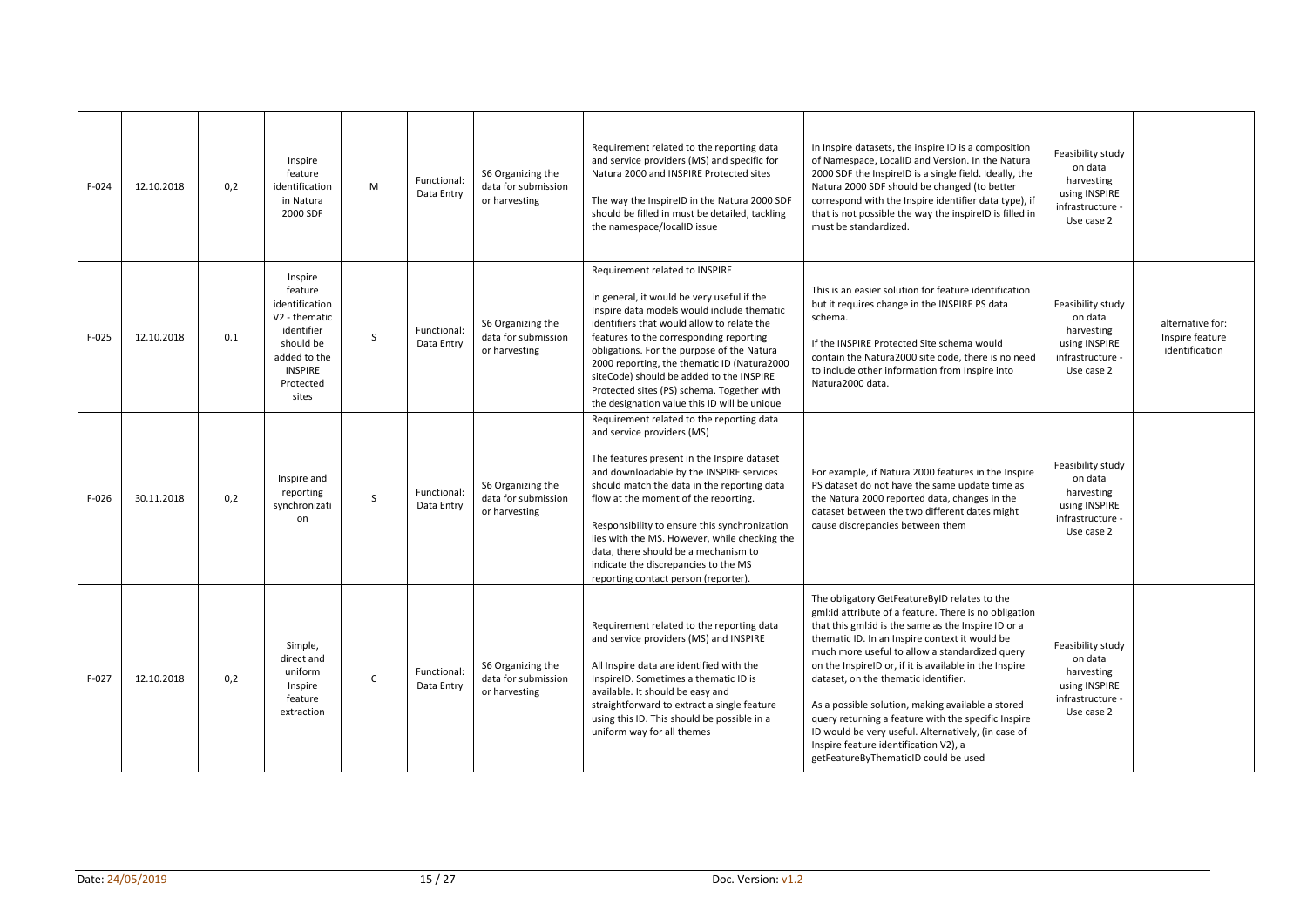| $F-028$ | 01-05-2019 | 0.3 | Handle Peak<br>Reporting<br>Data Upload<br><b>Times</b>  | M | Functional:<br>Procedural | S6 Organizing the<br>data for submission<br>or harvesting | The new System will handle peak reporting<br>data loading/import events from multiple<br>reporters that tend to converge at the last<br>minute (data flow reporting deadlines).<br>Currently in RN2, this causes the system to be<br>overloaded and there is insufficient visibility<br>for reporters regarding the progress and<br>success for the reported data. | Reportnet 3.0 Kick-off meeting - Requirements<br>review and observations: reporters wait until the<br>last minute to upload at the same time and this is<br>causing the system to be overloaded                                                                 |  |
|---------|------------|-----|----------------------------------------------------------|---|---------------------------|-----------------------------------------------------------|--------------------------------------------------------------------------------------------------------------------------------------------------------------------------------------------------------------------------------------------------------------------------------------------------------------------------------------------------------------------|-----------------------------------------------------------------------------------------------------------------------------------------------------------------------------------------------------------------------------------------------------------------|--|
| $F-29$  | 01-05-2019 | 0.3 | Reporting<br>Process<br>Visibility                       | S | Functional:<br>Procedural | S6 Organizing the<br>data for submission<br>or harvesting | Reports and dashboards should cater for the<br>need of better visibility for reports regarding<br>what phase or stage of the reporting process<br>they are at. E.g. Reporting Data Status,<br>Overview of Reported Data, and Days Left for<br>Reporting Deadline.                                                                                                  | Reportnet 3.0 Kick-off meeting - Communication -<br>reports should have easy visibility as to what<br>phase or stage of the reporting process they are<br>at. (Need to address in RN3)                                                                          |  |
| $F-30$  | 01-05-2019 | 0,3 | Reporting<br>Process and<br>Data<br>Collection<br>Status | S | Functional:<br>Procedural | S6 Organizing the<br>data for submission<br>or harvesting | The new System will provide visibility<br>regarding Reporting Data Sets and Data<br>Collections that are pending and for whatever<br>reason to not evolve to a "Final/Ready<br>Status". The system should provide a<br>dashboard or visualizations which include<br>warning or alerts regarding these situations.                                                  | Reportnet 3.0 Kick-off meeting - Need<br>better/enhanced visibility for Reporting Data Sets<br>or Data Collection when they "get stuck", Or for<br>some reason there status does not evolve to<br>"Final" and are set in a previous status without<br>evolving. |  |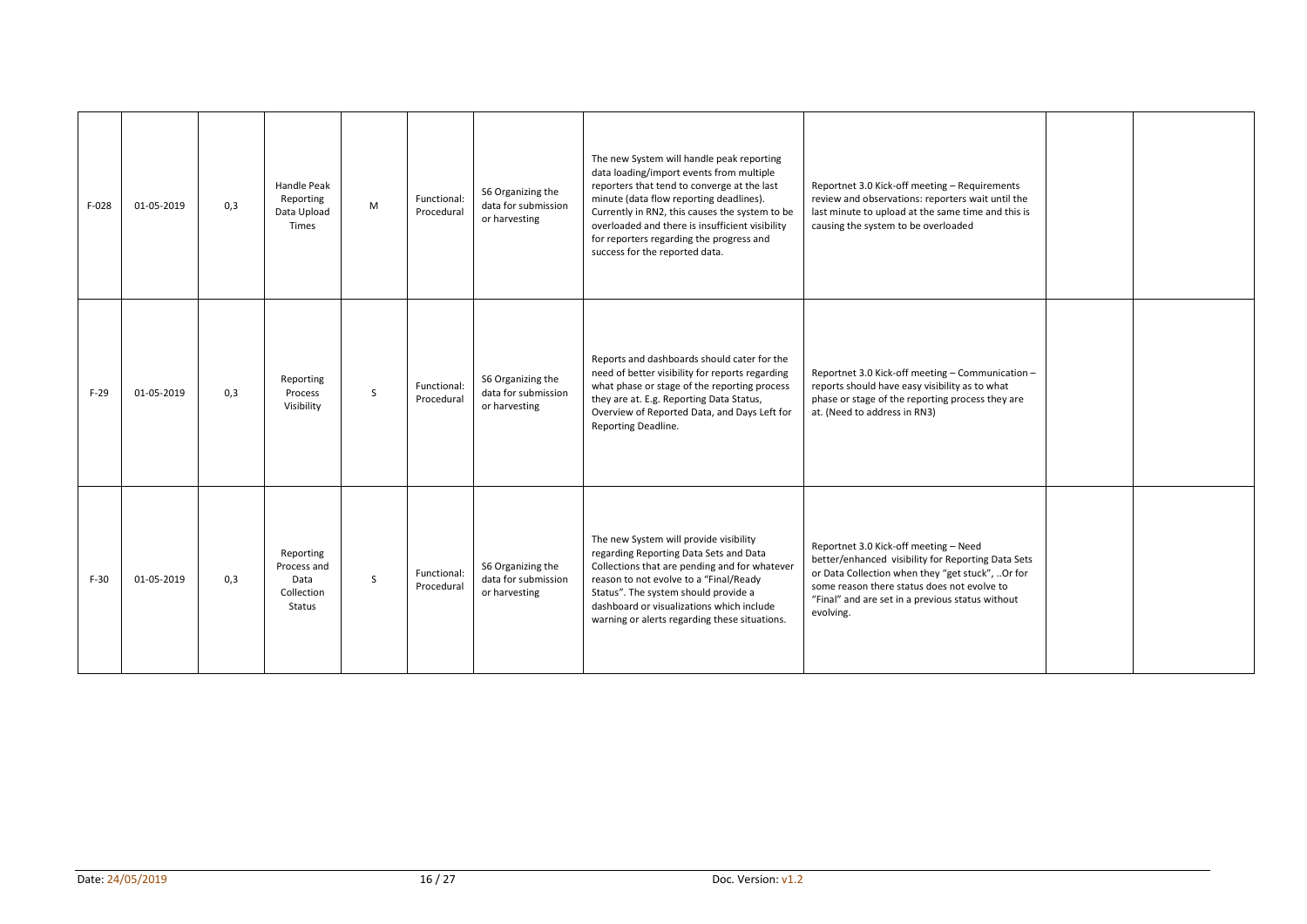| $F-31$  | 01-05-2019 | 0,3 | One-Stop<br>Shop ROD<br>Interface                 | S | Functional:<br>Procedural       | S4 Explaining<br>reporting obligations<br>in practice | The new System will provide a single<br>interface (avoiding multiple interfaces) for<br>ROD. Ideally it will implement a single<br>interface for ROD3, available for any user<br>(with corresponding access rights). It will<br>integrate ROD3 with Reportnet 3.0 for<br>searching and viewing obligation details,<br>viewing associated Data Flows and Data<br>Collections in Reportnet 3.0. It should<br>consider compatibility with Reportnet 2 (i.e.<br>Reportnet 2 users should be able to access<br>for search and view, additionally Reportnet 2<br>users should be able to associate Reportnet 2<br>Data flows, Data collections or Products using<br>the same interface). Login to ROD will admit<br>EU Login and EIONET Login | Reportnet 3.0 Kick-off meeting - Need to ensure<br>that ROD is compatible with RN2 and RN3. (Avoid<br>different interfaces, user login, etc.,)                                                                                                                                                                                                                                                                                                                                                                                                                                                                                                                                                                                                 |                                          |         |
|---------|------------|-----|---------------------------------------------------|---|---------------------------------|-------------------------------------------------------|-----------------------------------------------------------------------------------------------------------------------------------------------------------------------------------------------------------------------------------------------------------------------------------------------------------------------------------------------------------------------------------------------------------------------------------------------------------------------------------------------------------------------------------------------------------------------------------------------------------------------------------------------------------------------------------------------------------------------------------------|------------------------------------------------------------------------------------------------------------------------------------------------------------------------------------------------------------------------------------------------------------------------------------------------------------------------------------------------------------------------------------------------------------------------------------------------------------------------------------------------------------------------------------------------------------------------------------------------------------------------------------------------------------------------------------------------------------------------------------------------|------------------------------------------|---------|
| $F-32$  | 01-05-2019 | 0,3 | Reusable<br><b>Entities Data</b><br>Set Design    | S | Functional:<br>Procedural       | S4 Explaining<br>reporting obligations<br>in practice | The new system should provide tools provide<br>support during Data Set Design, where a Data<br>Custodian can incorporate entities/data from<br>existing data flows, which may be of use to<br>the new Data Flowas an example ID&Name<br>for Rivers and Lakes, Protected Spaces, etc                                                                                                                                                                                                                                                                                                                                                                                                                                                     | Reportnet 3.0 Kick-off meeting - this refers to the<br>need or opportunity to be able to reutilize entities<br>(and the entities data) that have been defined and<br>reported in other data flows (that are not static -<br>may change form one reporting cycle to another),<br>as an example IDs and Names for Rivers and Lakes,<br>Protected Spaces, etc Reportnet 3.0 should<br>provide tools which allow a Data Custodian to<br>earmark or tag data from an existing Data Flow as<br>Reusable (pre-load data, or data that can be used<br>for validation purposes), and consequently search<br>tools that can be used by a Data Custodian when<br>design a Data Set, so that they can be aware of<br>and potentially reuse these elements. |                                          |         |
| $N-001$ | 13.09.2018 | 0,2 | Explanatory<br>error<br>messages                  | M | Non<br>Functional:<br>Usability | S5 Helping MS to<br>prepare their reports             | Validation error messages must be indited in<br>a human readable format to be easily<br>understood and corrected by the reporters.<br>The user shall also have access to a log of<br>errors to keep track of the correction<br>(possibility to export the log locally).                                                                                                                                                                                                                                                                                                                                                                                                                                                                 | Challenge #10: Delays and difficulties in data<br>correction due to technical vocabulary<br>Errors in data validation are in general too<br>technical and not user friendly and therefore, it is<br>difficult for the data stewards who, usually, do not<br>have a technical background to understand them<br>and correct them. As a result the error<br>identification and data correction processes take<br>too much time.                                                                                                                                                                                                                                                                                                                   | <b>Business</b><br>Process<br>Evaluation |         |
| N-002   | 13.09.2018 | 0,3 | Notification<br>for new<br>reporting<br>deadlines | M | Non<br>Functional:<br>Usability | S5 Helping MS to<br>prepare their reports             | The defined countries or companies in the<br>reporting obligation should be notified by the<br>system as soon as reporting cycle of a specific<br>year is open and as the deadline is<br>approaching. Notifications should also be<br>sent for updates in the reporting data model<br>even though reporting hasn't started yet.                                                                                                                                                                                                                                                                                                                                                                                                         | Proposal #55: Reporting reminders<br>It is important to notify the countries as soon as<br>possible about the deadline of a reporting<br>obligation in a streamlined way through the<br>system in order to be able to prepare the delivery<br>the earliest possible.                                                                                                                                                                                                                                                                                                                                                                                                                                                                           |                                          | $F-004$ |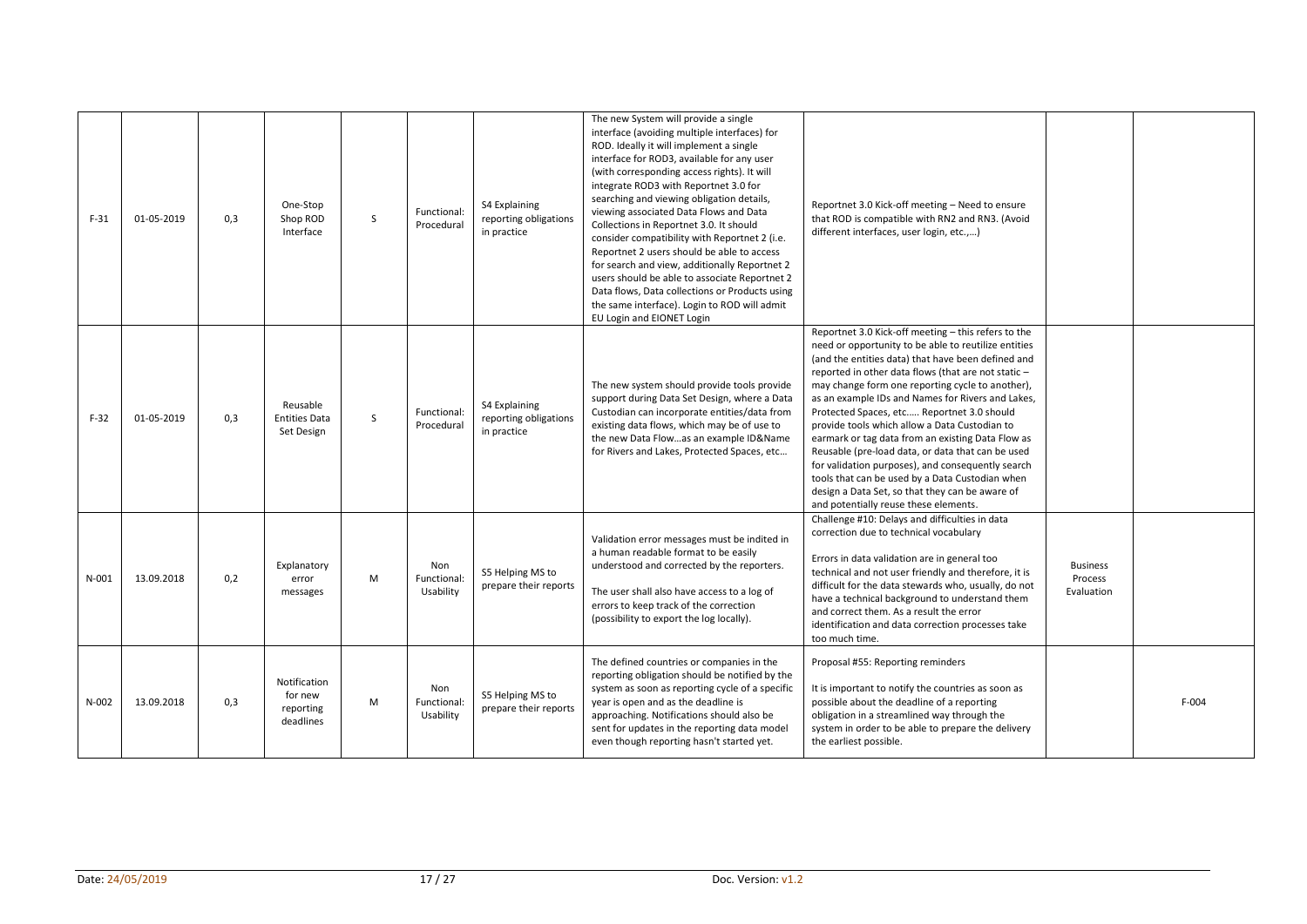| N-003     | 13.09.2018 | 0.1 | Log<br>submission<br>history                           | S | Non<br>Functional:<br>Usability | S5 Helping MS to<br>prepare their reports | History of the submissions and the included<br>files per reporting obligation should be<br>logged by the system and be displayed to the<br>users.                                                                                                                                                                                                                                                                                              | Challenge #25: Reported data should be visualized<br>and their real time status should be displayed<br>Proposal #45: Landing page for reporters<br>Currently, resubmissions are performed either in<br>the envelope of the initial delivery or in new ones.<br>Furthermore, there are cases when the whole<br>dataset for an obligation does not happen at the                                                                                                                                                                                                                                                                                                                                                                     |                                          |  |
|-----------|------------|-----|--------------------------------------------------------|---|---------------------------------|-------------------------------------------|------------------------------------------------------------------------------------------------------------------------------------------------------------------------------------------------------------------------------------------------------------------------------------------------------------------------------------------------------------------------------------------------------------------------------------------------|------------------------------------------------------------------------------------------------------------------------------------------------------------------------------------------------------------------------------------------------------------------------------------------------------------------------------------------------------------------------------------------------------------------------------------------------------------------------------------------------------------------------------------------------------------------------------------------------------------------------------------------------------------------------------------------------------------------------------------|------------------------------------------|--|
| $N - 004$ | 13.09.2018 | 0,4 | Dashboards<br>for<br>monitoring<br>reporting<br>status | M | Non<br>Functional:<br>Usability | S5 Helping MS to<br>prepare their reports | Dashboards could be provided to the users<br>having relevant access to the system allowing<br>for easier monitoring of the reporting status<br>highlighting the pending actions. A capability<br>of simple visualization of data (maps, charts)<br>as standard, and optional for more complex<br>visualization configuration will be available.<br>Users must be able to interact with the data<br>(sort, filter, and group).                  | same time and the reporter is not able to see the<br>history in one page.<br>Proposal #45: Landing page for reporters<br>Using dashboards, the reporter will be enabled to<br>monitor and identify pending tasks for submission<br>or resubmission and check from the status of the<br>reporting obligations in a user friendly way in the<br>application.                                                                                                                                                                                                                                                                                                                                                                         |                                          |  |
| N-005     | 13.09.2018 | 0.1 | User friendly<br>environment                           | M | Non<br>Functional:<br>Usability | S5 Helping MS to<br>prepare their reports | The new system should follow EU styleguides<br>to be more user-friendly, modern and output<br>oriented.<br>Indicative styleguides found under the<br>following URLS and should be explored upon<br>implementation:<br>https://ec.europa.eu/info/resources-<br>partners/guidelines-websites-under-<br>eceuropaeu en<br>http://blogs.ec.europa.eu/eu-digital/design-<br>principles en<br>https://eui.ecdevops.eu/screen/app/prototy<br>pes-opsys | Challenge #7: Reporting through web forms is time<br>consuming<br>Challenge #10: Delays and difficulties in data<br>correction due to technical vocabulary<br>Challenge #16: Reporting sequence is not<br>controlled by the system<br>Positive #49: System easy to navigate<br>Proposal #51: User friendly system<br>The reporters complain that the system is not user<br>friendly. For example, reporting through the web<br>forms is time consuming and not flexible, error<br>handling is too technical to serve it, sequential<br>reporting is neither guided nor controlled by the<br>user interface. Furthermore, it is not modern and<br>does not follow a consistent style guide<br>throughout all the different modules. | <b>Business</b><br>Process<br>Evaluation |  |
| $N-006$   | 13.09.2018 | 0,3 | Archive non-<br>active<br>reporting<br>obligations     | M | Non<br>Functional:<br>Usability | S5 Helping MS to<br>prepare their reports | Non-active reporting obligations could be<br>organized to enable the users to search and<br>find active obligations in a quick way.<br>Moreover, active reporting obligations could<br>be organized thematically and by frequency/<br>deadlines.                                                                                                                                                                                               | Challenge #17: Terminated obligations should not<br>be displayed in ROD<br>When searching in the ROD module of the current<br>system for an obligation by its name, both active<br>and non-active obligations are displayed (without<br>any identification for non-active ones).                                                                                                                                                                                                                                                                                                                                                                                                                                                   | <b>Business</b><br>Process<br>Evaluation |  |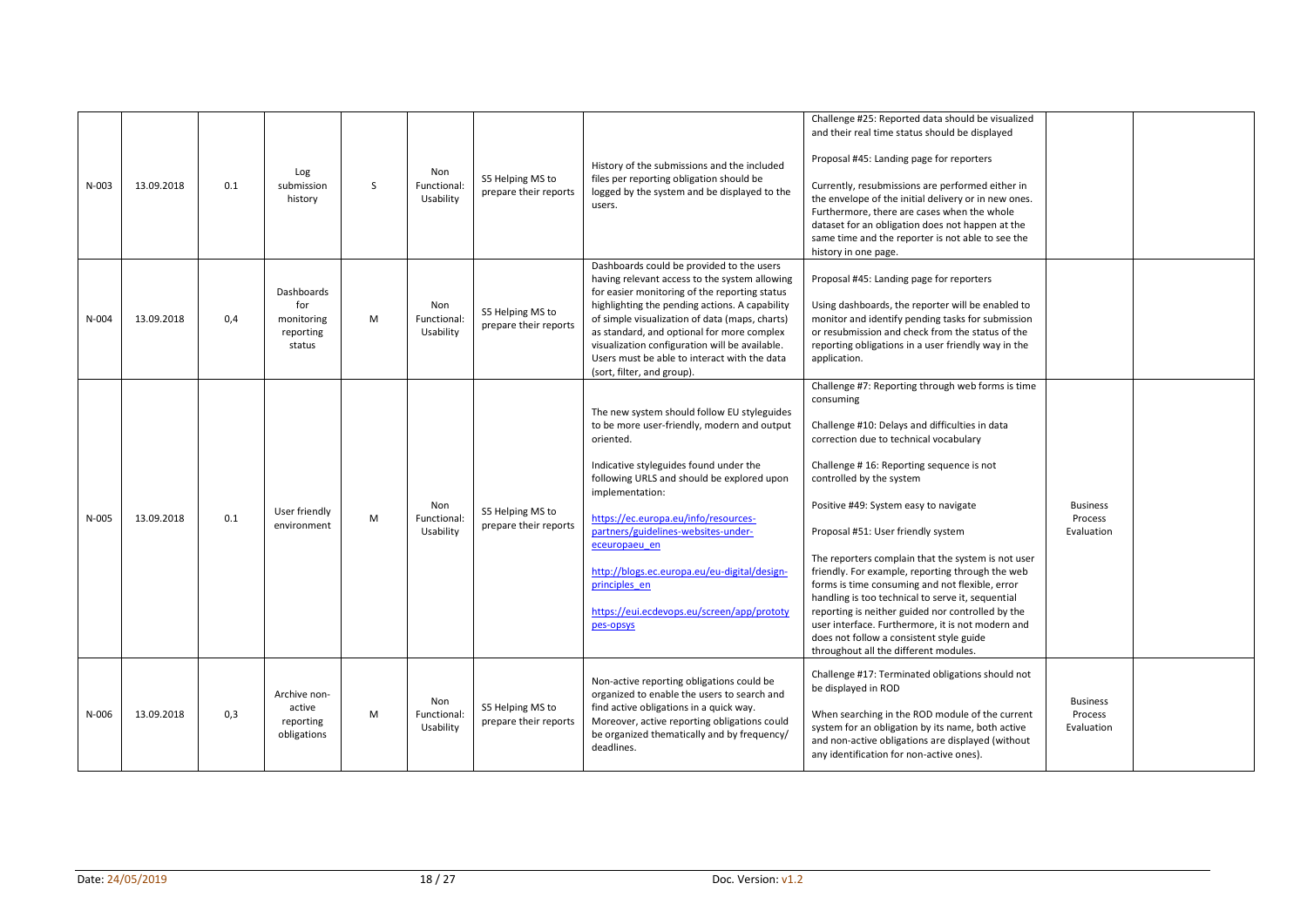| N-007     | 13.09.2018 | 0,2 | Central<br>storage point<br>for<br>documentati<br>on                      | S            | Non<br>Functional:<br>Usability       | S5 Helping MS to<br>prepare their reports                 | A centralized point of storage should exist in<br>the system for the supporting documents of<br>the reporting process (guidelines,<br>specifications, schemas, ) which should be<br>accessible by everyone.                                                                                                  | Positive #4: Explanatory user manuals<br>Challenge #5: Central point of storage for guidance<br>material<br>Although there are user manuals available for the<br>reporting process of each obligation, which are<br>valuable for the reporters, they are not collected<br>in a single agreed point of the system and as a<br>result the users should search for them.           | <b>Business</b><br>Process<br>Evaluation |  |
|-----------|------------|-----|---------------------------------------------------------------------------|--------------|---------------------------------------|-----------------------------------------------------------|--------------------------------------------------------------------------------------------------------------------------------------------------------------------------------------------------------------------------------------------------------------------------------------------------------------|---------------------------------------------------------------------------------------------------------------------------------------------------------------------------------------------------------------------------------------------------------------------------------------------------------------------------------------------------------------------------------|------------------------------------------|--|
| $N-008$   | 13.09.2018 | 0.2 | Provide a<br>landing page<br>giving easy<br>access to all<br>the platform | $\mathsf{C}$ | Non<br>Functional:<br>Usability       | S5 Helping MS to<br>prepare their reports                 | Navigation process could be facilitated for the<br>reporters by having a structured landing page<br>with direct redirections to actions-pending-<br>to-be-done and explanatory messages.<br>The landing page is different from the<br>dashboard and can be different depending on<br>the roles of the users. | Proposal #45: Landing page for reporters<br>Reporters are not guided while browsing for<br>pending tasks or pending reporting deadlines and<br>have to perform many actions in order to find the<br>relevant country folders.                                                                                                                                                   | <b>Business</b><br>Process<br>Evaluation |  |
| $N - 009$ | 13.09.2018 | 0.1 | Prefill<br>capability<br>from<br>previous<br>data                         | S.           | Non<br>Functional:<br>Usability       | S6 Organizing the<br>data for submission<br>or harvesting | The system should allow a pre-filling<br>functionality (i.e. with past data and other<br>dataflows) to support reporting process and<br>allow data comparison.                                                                                                                                               | Proposal #46: Pre filled forms from previous data<br>The current system is missing an efficient way to<br>pre-populate data in forms of previous reporting<br>especially in case commitment is changed there is<br>no efficient way to check whether the pre-<br>populated data remains unchanged.                                                                              | <b>Business</b><br>Process<br>Evaluation |  |
| $N-010$   | 13.09.2018 | 0,2 | High<br>availability of<br>the system                                     | M            | Non<br>functional:<br>Availability    | S6 Organizing the<br>data for submission<br>or harvesting | The system must be available for use 24/7<br>and it must achieve 99% up time.<br>Maintenance breaks must be scheduled<br>outside working hours and the system shall<br>present appropriate user notifications before<br>becoming unavailable.                                                                |                                                                                                                                                                                                                                                                                                                                                                                 |                                          |  |
| $N - 011$ | 13.09.2018 | 0,2 | Performance                                                               | M            | Non<br>functional:<br>Performan<br>ce | S6 Organizing the<br>data for submission<br>or harvesting | The system's user facing components must<br>achieve response times with their 98th<br>percentile not exceeding 300ms as measured<br>from the user interface.                                                                                                                                                 | Proposal #56: Legislation deadlines in same period<br>As it has been reported, the system suffers from<br>performance issues due to simultaneous reporting<br>by many countries in cases when different<br>obligations have the same reporting deadlines.<br>Currently the system included 106 dataflows but<br>those could be increased to more than 300 in the<br>next years. | <b>Business</b><br>Process<br>Evaluation |  |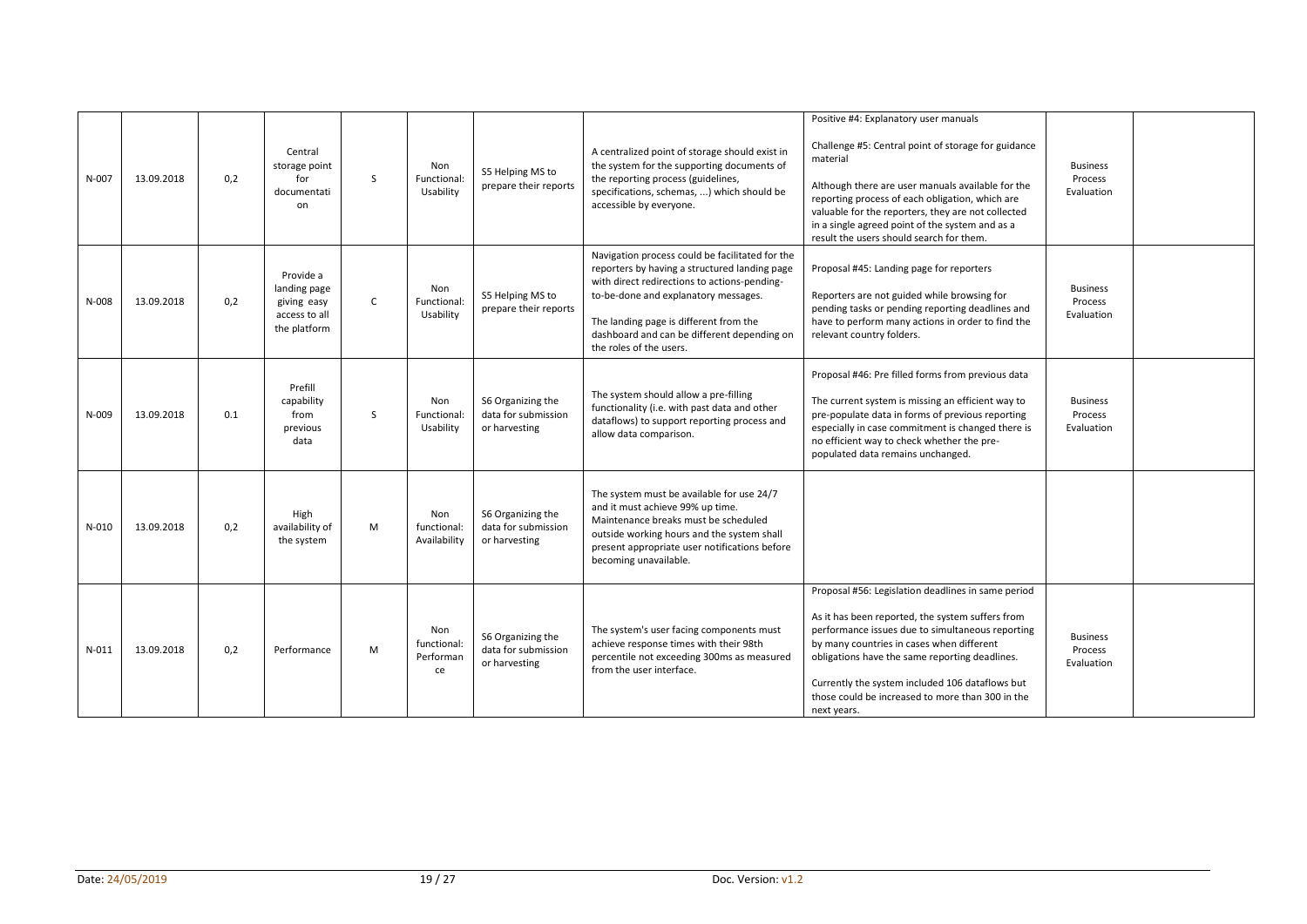| $N-012$          | 13.09.2018 | 0.1 | Scalability                                                                   | M | Non<br>functional:<br>Performac<br>e                | S6 Organizing the<br>data for submission<br>or harvesting | The system must be able to sustain its<br>performance characteristics during usage<br>peaks resulting from external factors such<br>approaching deadlines. For that purpose, it<br>shall be possible to increase the system's load<br>capacity horizontally without disrupting its<br>operation (zero downtime).                                                                                                                                                                        |  |                  |
|------------------|------------|-----|-------------------------------------------------------------------------------|---|-----------------------------------------------------|-----------------------------------------------------------|-----------------------------------------------------------------------------------------------------------------------------------------------------------------------------------------------------------------------------------------------------------------------------------------------------------------------------------------------------------------------------------------------------------------------------------------------------------------------------------------|--|------------------|
| $N-013$          | 13.09.2018 | 0,2 | Security by<br>design                                                         | M | Non<br>functional:<br>Security                      | S6 Organizing the<br>data for submission<br>or harvesting | The system must be developed following the<br>OWASP secure coding practices and the<br>system's security mechanisms shall be<br>verified regularly through a well-established<br>security testing process.<br>Also, Reportnet 3.0 will comply to the<br>relevant requirements for the COMMISSION<br>DECISION 2017/46 on the security of<br>communication and information systems in<br>the European Commission<br>The security plan shall be documented and<br>accessible to the users. |  |                  |
| $N-014$          | 13.09.2018 | 0,2 | Test driven<br>development<br>and<br>continuous<br>testability of<br>features | M | Non<br>functional:<br>Maintaina<br>bility           | S6 Organizing the<br>data for submission<br>or harvesting | The new system must be developed following<br>a behavior-driven development approach<br>(BDD) where the expected software<br>behaviors (scenarios) are to be specified in a<br>logical language that everyone can<br>understand and verified during the software<br>delivery process by automated acceptance<br>tests.                                                                                                                                                                  |  |                  |
| $N-015$          | 13.09.2018 | 0.1 | Fault<br>tolerant                                                             | M | Non<br>functional:<br><b>Business</b><br>continuity | S6 Organizing the<br>data for submission<br>or harvesting | The system must continue operating properly<br>in the event of the failure of some (one or<br>more) of its components.                                                                                                                                                                                                                                                                                                                                                                  |  | Related to N-010 |
| $N-016$          | 13.09.2018 | 0,2 | Centralize<br>the<br>preformance<br>monitoring<br>process                     | M | Non<br>functional:<br>Maintaina<br>bility           | S6 Organizing the<br>data for submission<br>or harvesting | The system's components must expose<br>measurable behavior indicators (metrics)<br>which shall be managed (collected, stored,<br>parsed and visualized) centrally and<br>monitored by the technical support<br>personnel.                                                                                                                                                                                                                                                               |  |                  |
|                  |            |     |                                                                               |   |                                                     |                                                           |                                                                                                                                                                                                                                                                                                                                                                                                                                                                                         |  |                  |
| Date: 24/05/2019 |            |     |                                                                               |   | 20/27                                               |                                                           | Doc. Version: v1.2                                                                                                                                                                                                                                                                                                                                                                                                                                                                      |  |                  |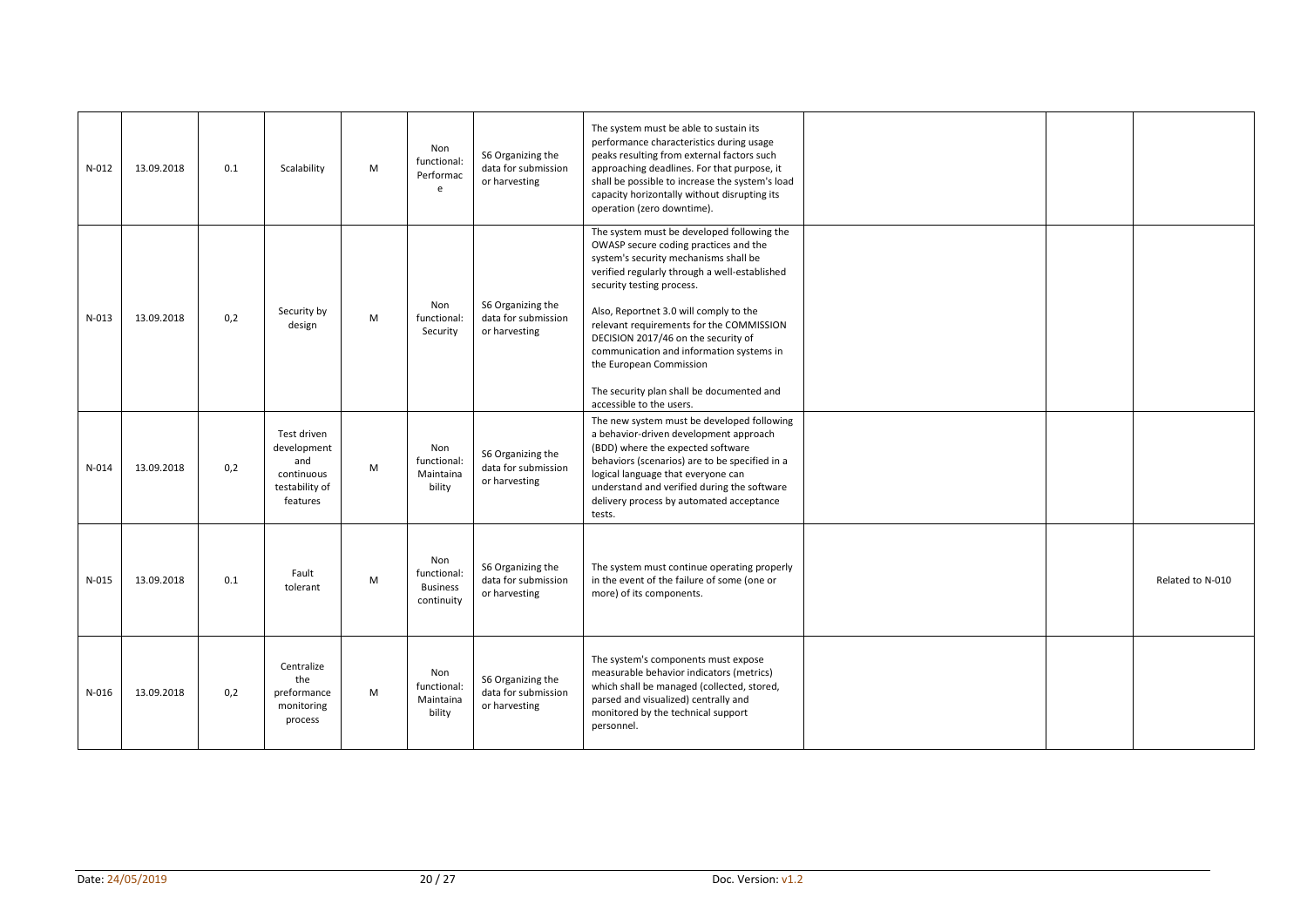| $N-017$ | 12.10.2018 | 0,1 | Centralize<br>the logs for<br>easy<br>auditability<br>of Reportnet<br>$\mathbf{a}$ | M | Non<br>functional:<br>Security             | S6 Organizing the<br>data for submission<br>or harvesting                                                                                                                      | Reportnet 3's components must produce all<br>the necessary audit trails of actions<br>performed by its users following uniform<br>logging patterns and all produced logs shall<br>be managed (collected, stored, parsed and<br>visualized) centrally.<br>The logs shall be inline with standards already<br>used at the EEA. |                                                                                                                                                                                                                                                                                                                               |  |
|---------|------------|-----|------------------------------------------------------------------------------------|---|--------------------------------------------|--------------------------------------------------------------------------------------------------------------------------------------------------------------------------------|------------------------------------------------------------------------------------------------------------------------------------------------------------------------------------------------------------------------------------------------------------------------------------------------------------------------------|-------------------------------------------------------------------------------------------------------------------------------------------------------------------------------------------------------------------------------------------------------------------------------------------------------------------------------|--|
| $N-018$ | 12.10.2018 | 0,1 | Integrate<br>modular<br>architecture<br>in the design<br>of Reportnet<br>3.0.      | M | Non<br>functional:<br>Maintaina<br>bility  | S1 Designing<br>intervention logic<br>and reporting<br>products<br>S2 Drafting reporting<br>obligations in<br>legislation<br>S3 Preparing<br>implementing acts<br>on reporting | The new system must be break into<br>components to be able to manage easier and<br>extend. Moreover a modular architecture will<br>enable the new system to be upgraded (e.g.<br>add or remove any component) with the<br>minimum impact to the rest system.                                                                 |                                                                                                                                                                                                                                                                                                                               |  |
| $G-001$ | 13.09.2018 | 0,2 | <b>Deliveries</b><br>are<br>associated<br>with an<br>agreement                     | M | General:<br><b>Business</b><br>constraints | S4 Explaining<br>reporting obligations<br>in practice                                                                                                                          | All deliveries in Reportnet 3.0 must be linked<br>to a submission agreements (e.g. obligation<br>or request for national delivery).                                                                                                                                                                                          | Principle: Reporting obligations<br>The submission agreement captures the definition<br>on what and when to report. Linking the delivery<br>with the corresponding obligation or agreement<br>allows to easily check whether the reporting is<br>fulfilled or not.<br>Challenge #1: Reporting the same data multiple<br>times |  |
| $G-002$ | 30.11.2018 | 0,2 | Use existing<br>standards in<br>reporting<br>data model<br>design                  | M | General:<br><b>Business</b><br>policies    | S5 Helping MS to<br>prepare their reports                                                                                                                                      | Prioritise existing legal standards (e.g.<br>INSPIRE) in design to assure reuse and<br>interoperability of data.                                                                                                                                                                                                             |                                                                                                                                                                                                                                                                                                                               |  |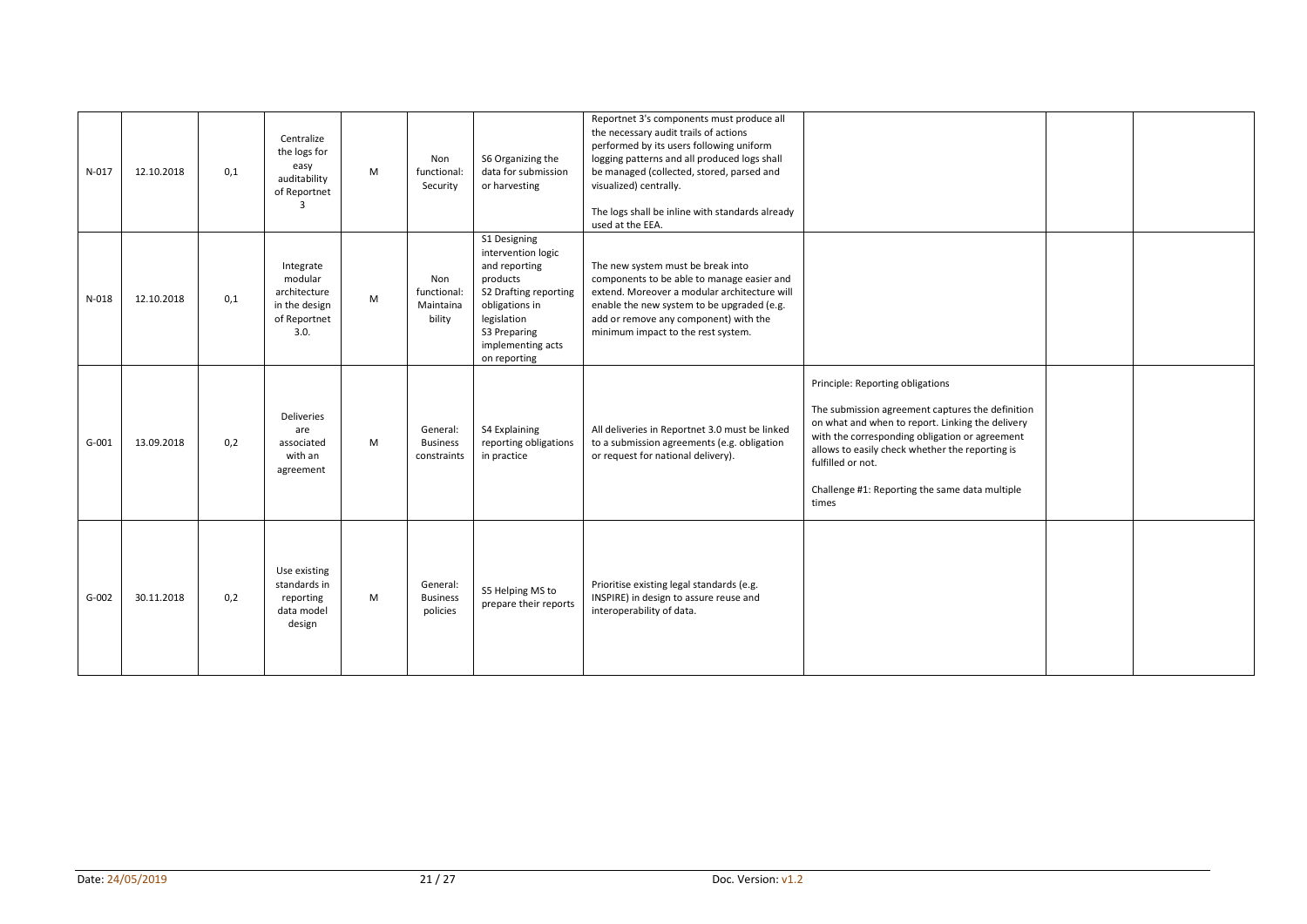| $G-003$ | 13.09.2018 | 0,1 | Multilingual<br>system                           | $\mathsf{C}$ | General:<br>Language                    | S5 Helping MS to<br>prepare their reports                 | Reportnet 3.0 could be multilingual and even<br>provide a framework for easy translation<br>from the countries side.                                                                                                                                                                                                                                                                                                                                                                                                                               | Principle: Reportnet is English only<br>Reportnet 2.0 is available only in English apart<br>from some web forms which support<br>multilinguality.                                                                                                                                                |           |
|---------|------------|-----|--------------------------------------------------|--------------|-----------------------------------------|-----------------------------------------------------------|----------------------------------------------------------------------------------------------------------------------------------------------------------------------------------------------------------------------------------------------------------------------------------------------------------------------------------------------------------------------------------------------------------------------------------------------------------------------------------------------------------------------------------------------------|--------------------------------------------------------------------------------------------------------------------------------------------------------------------------------------------------------------------------------------------------------------------------------------------------|-----------|
| $G-004$ | 13.09.2018 | 0,1 | GDPR<br>compliant                                | M            | General:<br>Legal                       | S6 Organizing the<br>data for submission<br>or harvesting | Reportnet 3.0 will need to be compliant to<br>the applicable parts of GDPR and also the<br>regulations for EC institutions                                                                                                                                                                                                                                                                                                                                                                                                                         | Principle: GDPR compliance<br>General Data Protection Regulation applies to<br>Reportnet system because personal data are<br>included in some deliveries. The data processing<br>conducted in the system can be done lawfully<br>since almost all data flows have a legal obligation.            |           |
| $G-005$ | 13.09.2018 | 0,2 | Confidentialit<br>y handled<br>appropriately     | M            | General:<br>Legal                       | S6 Organizing the<br>data for submission<br>or harvesting | Reportnet 3.0 should be designed to handle<br>confidential information appropriately with<br>access managed through rights.                                                                                                                                                                                                                                                                                                                                                                                                                        | Proposal #54: Additional confidential data in<br>future<br>Sensitive information is currently handled in the<br>BDR system, which is separate from the core<br>reporting tool used by the countries, namely the<br>CDR.                                                                          |           |
| $G-006$ | 30.11.2018 | 0,3 | Provide<br>metadata<br>catalogue of<br>dataflows | M            | General:<br><b>Business</b><br>policies | S9 Presenting and<br>disseminating results                | Reportnet 3.0 will provide a catalogue API<br>that provides the metadata about the<br>dataflows and the data that is being<br>collected. This metadata should preferably be<br>based on a simple and widely used open<br>standard (as required by the EEA Data policy).<br>A good candidate is the DCAT profile<br>https://ec.europa.eu/isa2/solutions/dcat-<br>application-profile-data-portals-europe_en,<br>which is used for the EU Open Data portal.<br>The data provided for dissemination must<br>respect the confidentiality requirements. | Data reported can be textual, statistics and time<br>series or geographic and geospatial. They are<br>processed differently to produce final products<br>which are disseminated to interested parties. The<br>types of the final products must be suitable for the<br>type of the data included. | $G - 007$ |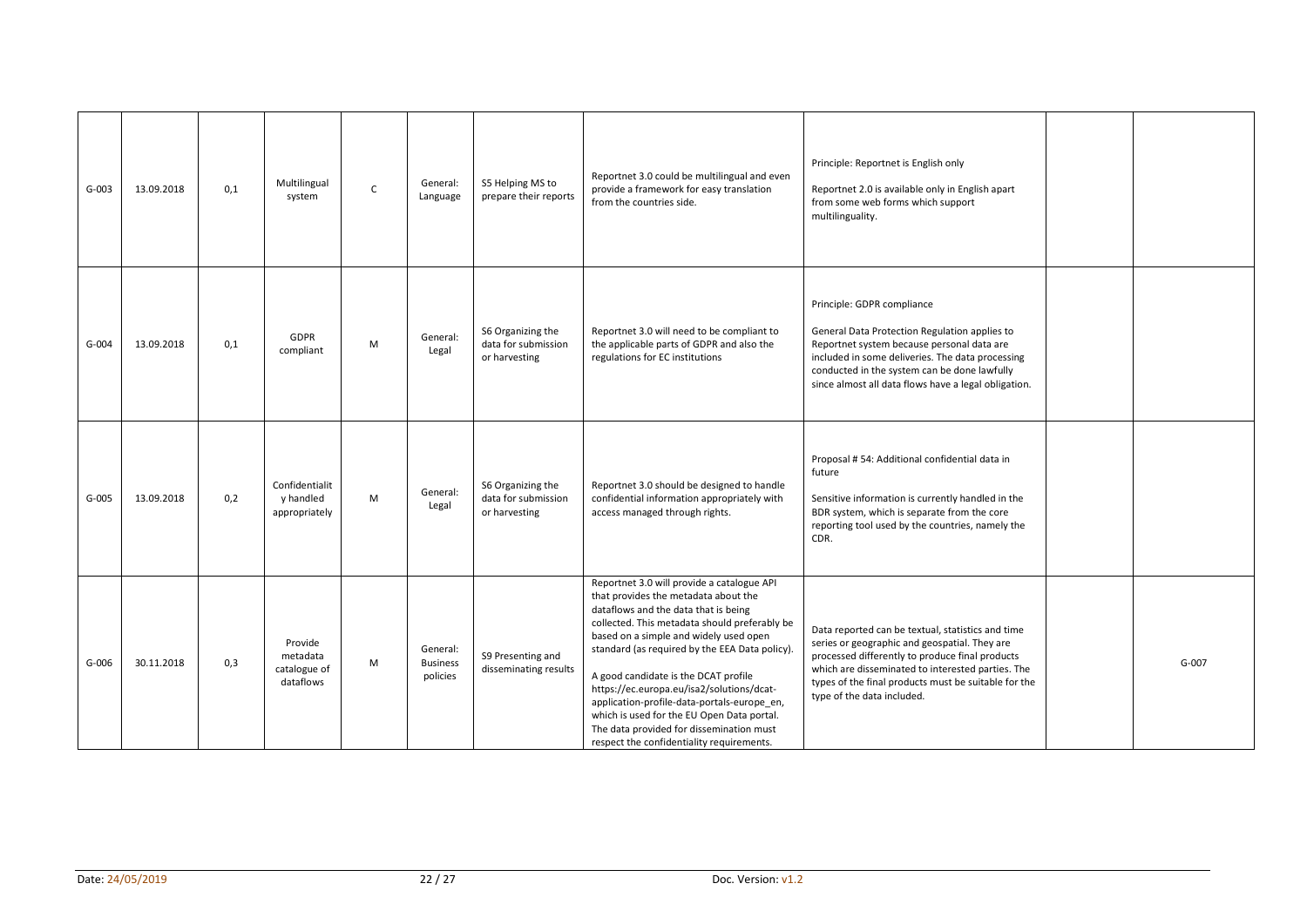| $G-007$ | 30.11.2018 | 0.1 | Provide<br>access to<br>reported<br>data through<br>API | M | General:<br><b>Business</b><br>policies | S9 Presenting and<br>disseminating results            | The system will provide data access through<br>API in various formats, for download or<br>integration into downstream dissemination<br>platforms and products.                                                                                                                           | Same as G-006                                                                                                                                                                                                                                                                                                                                                                                                                                                                                                                                                       |                                          | $G-006$      |
|---------|------------|-----|---------------------------------------------------------|---|-----------------------------------------|-------------------------------------------------------|------------------------------------------------------------------------------------------------------------------------------------------------------------------------------------------------------------------------------------------------------------------------------------------|---------------------------------------------------------------------------------------------------------------------------------------------------------------------------------------------------------------------------------------------------------------------------------------------------------------------------------------------------------------------------------------------------------------------------------------------------------------------------------------------------------------------------------------------------------------------|------------------------------------------|--------------|
| $G-008$ | 01-05-2019 | 0,3 | Linking<br>Obligations<br>and Data<br>Flows             | S | General:<br><b>Business</b><br>policies | S9 Presenting and<br>disseminating results            | The system will provide search functionality<br>that enables a user to easily identify data<br>flows and the associated Obligations. (i.e.<br>view data flow and associated Obligation and<br>view Obligation and associated data Flows.)                                                | Reportnet 3.0 Kick-off meeting - Requirements<br>Review and Suggestions: User should be offered<br>features that enable them to easily identify / trace<br>what obligations are tied to what Data Flows                                                                                                                                                                                                                                                                                                                                                             |                                          |              |
| $T-001$ | 13.09.2018 | 0,2 | Promote a<br>common<br>data model<br>design             | M | Technical:<br>Software                  | S4 Explaining<br>reporting obligations<br>in practice | An application must be provided to enable<br>and assist the thematic experts to define,<br>design and maintain the data models (with<br>minimum technical resources). A common<br>vocabulary must be established and reused<br>on data model definition.                                 | Challenge #2: Lack of vocabulary or processes<br>reusability<br>Challenge #21: Reporting requirements definition<br>lasts too long and time available for reporters to<br>prepare deliverable decreases<br>Proposal #59: Generic steps of reporting process<br>The reporting definition process lasts too long.<br>One reason for that is the fact that the data model<br>is designed every time from scratch, without<br>reusing existing code or attributes.                                                                                                      | <b>Business</b><br>Process<br>Evaluation | T-008; G-002 |
| $T-002$ | 13.09.2018 | 0,2 | Universal<br>platform for<br>delivery<br>preparation    | M | Technical:<br>Software                  | S5 Helping MS to<br>prepare their reports             | A universal platform with an easy-to-use<br>interface must be available to all reporting<br>parties for all obligations to streamline the<br>reporting preparation process.<br>The same system (with customization) has to<br>be made available for other economic<br>operators as well. | Challenge #7: Reporting through web forms is time<br>consuming<br>Challenge #11: Conversion tools should be<br>maintained.<br>Challenge #50: National tools for data collection<br>Proposal #60: New system to serve all DGs<br>The reporting countries are allowed to collect the<br>data in any tool (and therefore format) they wish<br>but they have to convert the file in case it differs<br>from the one required by the reporting obligation.<br>As a result national reporting tools are maintained<br>or conversion tools are used which requires effort. | <b>Business</b><br>Process<br>Evaluation |              |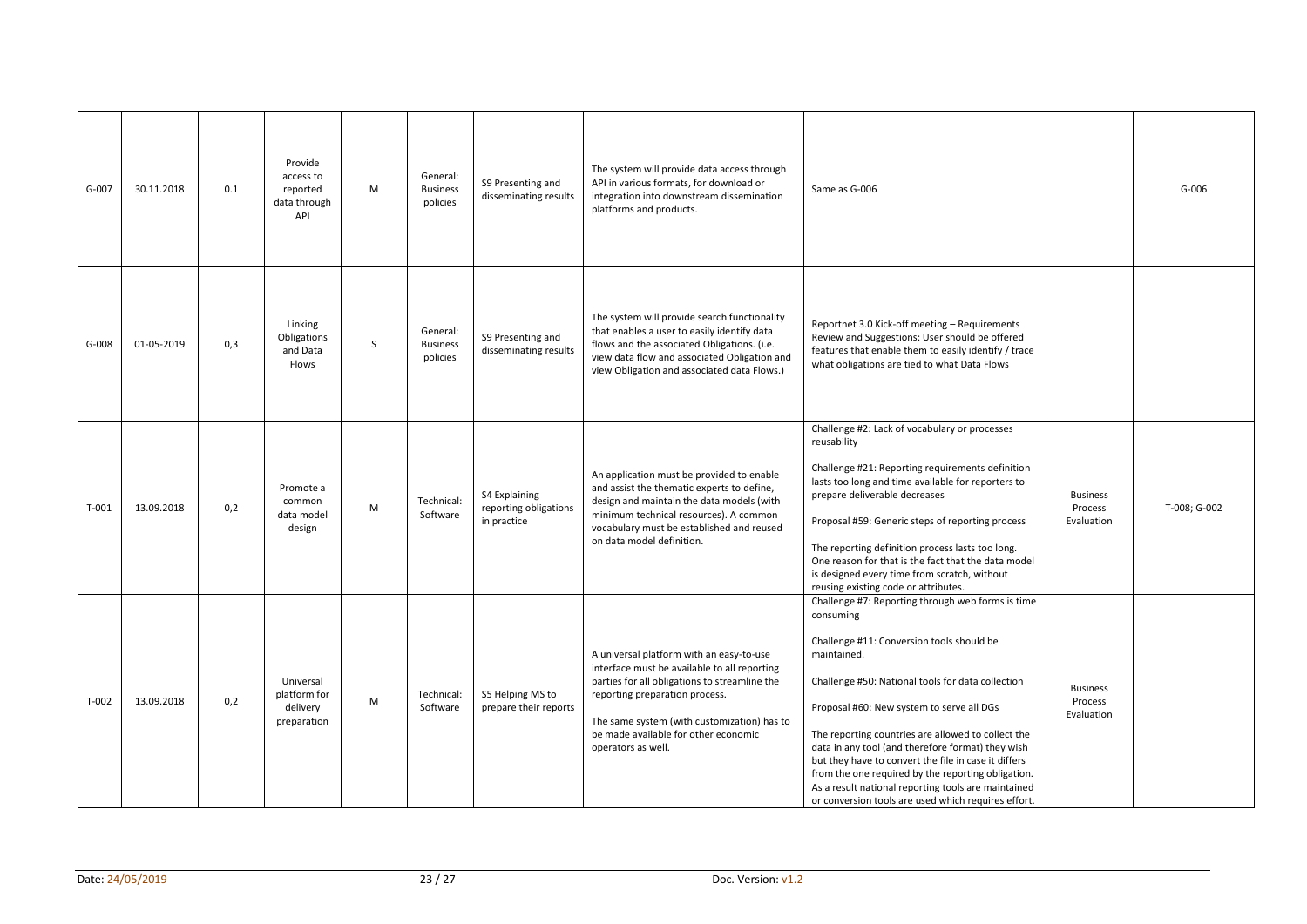|         |            |     |                                                                      |    |                        |                                                           |                                                                                                                                                                                                                                                                                                                                                                                                                          | There have been attempts to provide tools to the<br>countries for data reporting like web forms,<br>however, the countries have complained about<br>their usability and as a result they use alternative<br>methods for reporting.                                                                                                                                                                                                                                |                                          |                     |
|---------|------------|-----|----------------------------------------------------------------------|----|------------------------|-----------------------------------------------------------|--------------------------------------------------------------------------------------------------------------------------------------------------------------------------------------------------------------------------------------------------------------------------------------------------------------------------------------------------------------------------------------------------------------------------|-------------------------------------------------------------------------------------------------------------------------------------------------------------------------------------------------------------------------------------------------------------------------------------------------------------------------------------------------------------------------------------------------------------------------------------------------------------------|------------------------------------------|---------------------|
| $T-003$ | 13.09.2018 | 0,1 | Create a data<br>validation<br>system for<br>delivery<br>preparation | S. | Technical:<br>Software | S5 Helping MS to<br>prepare their reports                 | Reporters should be able to validate the data<br>early enough in the delivery preparation<br>process through visualisation techniques (e.g.<br>maps).<br>The system has to be clear and easy-to-use<br>and available on-line to both MS and other<br>economic operators.                                                                                                                                                 | Challenge #13: Reporters should be able to review<br>the data submitted in visualized reports<br>Since the reporters of the data have a good<br>understanding of the data they report, they are<br>able to identify errors in their datasets if they are<br>provided with a visual representation of them<br>upon delivery preparation.                                                                                                                           | <b>Business</b><br>Process<br>Evaluation | F-009<br>$F-015$    |
| $T-004$ | 30.11.2018 | 0,3 | Efficiently<br>handle the<br>delivery of<br>files                    | M  | Technical:<br>Software | S6 Organizing the<br>data for submission<br>or harvesting | The system must be able to handle efficiently<br>reported files of at least 3GB.<br>Various options can be considered such as<br>asynchronous process and/or delivering files<br>in multiple time. In the last case, the system<br>has to be able to handle files with up to 15k<br>records.<br>The file system folder use must be able to<br>handle more than 100k files (as it was the<br>case with the old envelopes) | Challenge #22: System handles big GML files<br>inefficiently (timeouts and retries)<br>When reporting big GML files, timeouts are<br>thrown to the reporters obliging them to retry<br>even many times.                                                                                                                                                                                                                                                           | <b>Business</b><br>Process<br>Evaluation | N-011; N-012; N-013 |
| $T-005$ | 13.09.2018 | 0,1 | Real time<br>data<br>reporting                                       | M  | Technical:<br>Software | S6 Organizing the<br>data for submission<br>or harvesting | The system must be able to support data load<br>coming from real time data reporting                                                                                                                                                                                                                                                                                                                                     | Challenge #23: Real time data reporting offers a<br>good snapshot of the data to the reporter<br>Challenge #34: Wrong technical decisions taken<br>upon system design<br>A system has to be thoughtfully designed in order<br>to be able to serve such a heavy load of data since<br>the reporting of the real time data provides<br>insights about the data to the reporters<br>concerning the current situation and can act as<br>heads-up for inconsistencies. | <b>Business</b><br>Process<br>Evaluation |                     |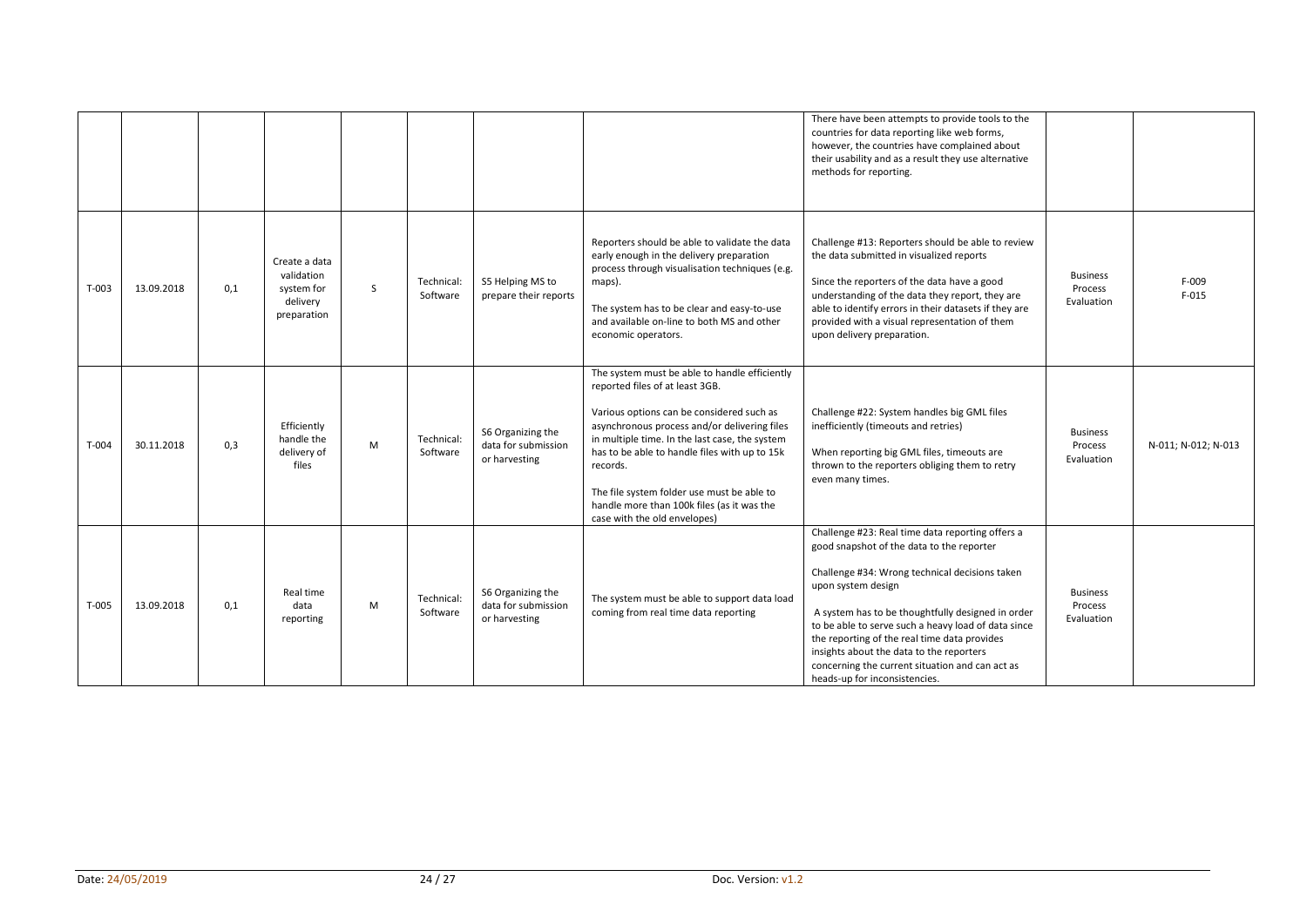| T-006   | 13.09.2018 | 0.2 | Assure the<br>best possible<br>interoperabil<br>ity with<br>third-party<br>systems | M            | Technical:<br>Interface | S6 Organizing the<br>data for submission<br>or harvesting                                                                                                                      | The system must provide a set of well-<br>defined, documented and versioned public<br>Restful APIs allowing third-party systems to<br>easily integrate with it (read/write).<br>Technological Standards shall be use to<br>ensure that.                                               | Proposal #57: Interoperability of systems<br>The system should be aligned with DIGIT Strategy<br>2025, which aims at maximizing the<br>interoperability of the systems together with<br>principles of re-use and share.                                          | <b>Business</b><br>Process<br>Evaluation                                                      |  |
|---------|------------|-----|------------------------------------------------------------------------------------|--------------|-------------------------|--------------------------------------------------------------------------------------------------------------------------------------------------------------------------------|---------------------------------------------------------------------------------------------------------------------------------------------------------------------------------------------------------------------------------------------------------------------------------------|------------------------------------------------------------------------------------------------------------------------------------------------------------------------------------------------------------------------------------------------------------------|-----------------------------------------------------------------------------------------------|--|
| $T-007$ | 12.10.2018 | 0.1 | Relational<br>database<br>storage<br>platform                                      | M            | Technical:<br>Software  | S1 Designing<br>intervention logic<br>and reporting<br>products<br>S2 Drafting reporting<br>obligations in<br>legislation<br>S3 Preparing<br>implementing acts<br>on reporting | Relational database must be used in the new<br>solution for the following major reasons:<br>1. Ability to have data integrity checks;<br>2. Ability to relate stored data;<br>3. Handling of a lot of complicated querying,<br>database transactions and routine analysis of<br>data. |                                                                                                                                                                                                                                                                  |                                                                                               |  |
| T-008   | 12.10.2018 | 0,2 | Re-use of<br>existing<br>capabilities                                              | M            | Technical:<br>Software  | S1 Designing<br>intervention logic<br>and reporting<br>products<br>S2 Drafting reporting<br>obligations in<br>legislation<br>S3 Preparing<br>implementing acts<br>on reporting | The system should support the duplication of<br>existing dataflows or system capabilities to be<br>used as a new starting point for the design of<br>new dataflows.                                                                                                                   |                                                                                                                                                                                                                                                                  |                                                                                               |  |
| T-009   | 12.10.2018 | 0,1 | <b>INSPIRE</b><br>download<br>service -<br>Atom feeds                              | <sub>S</sub> | Technical               | S6 Organizing the<br>data for submission<br>or harvesting                                                                                                                      | Requirement related to the Reportnet<br>Requirement related to the reporting data<br>and service providers (MS)<br>Supplied Atom feeds should be datasets<br>feeds (not top feeds).                                                                                                   | The Reportnet should include quality procedures<br>to test the service and to provide the notification<br>on findings.<br>Reviewing Atom feeds in scope of this study has<br>revealed that top feeds will also contain entries to<br>non-Natura 2000 data feeds. | Feasibility study<br>on data<br>harvesting<br>using INSPIRE<br>infrastructure -<br>Use case 1 |  |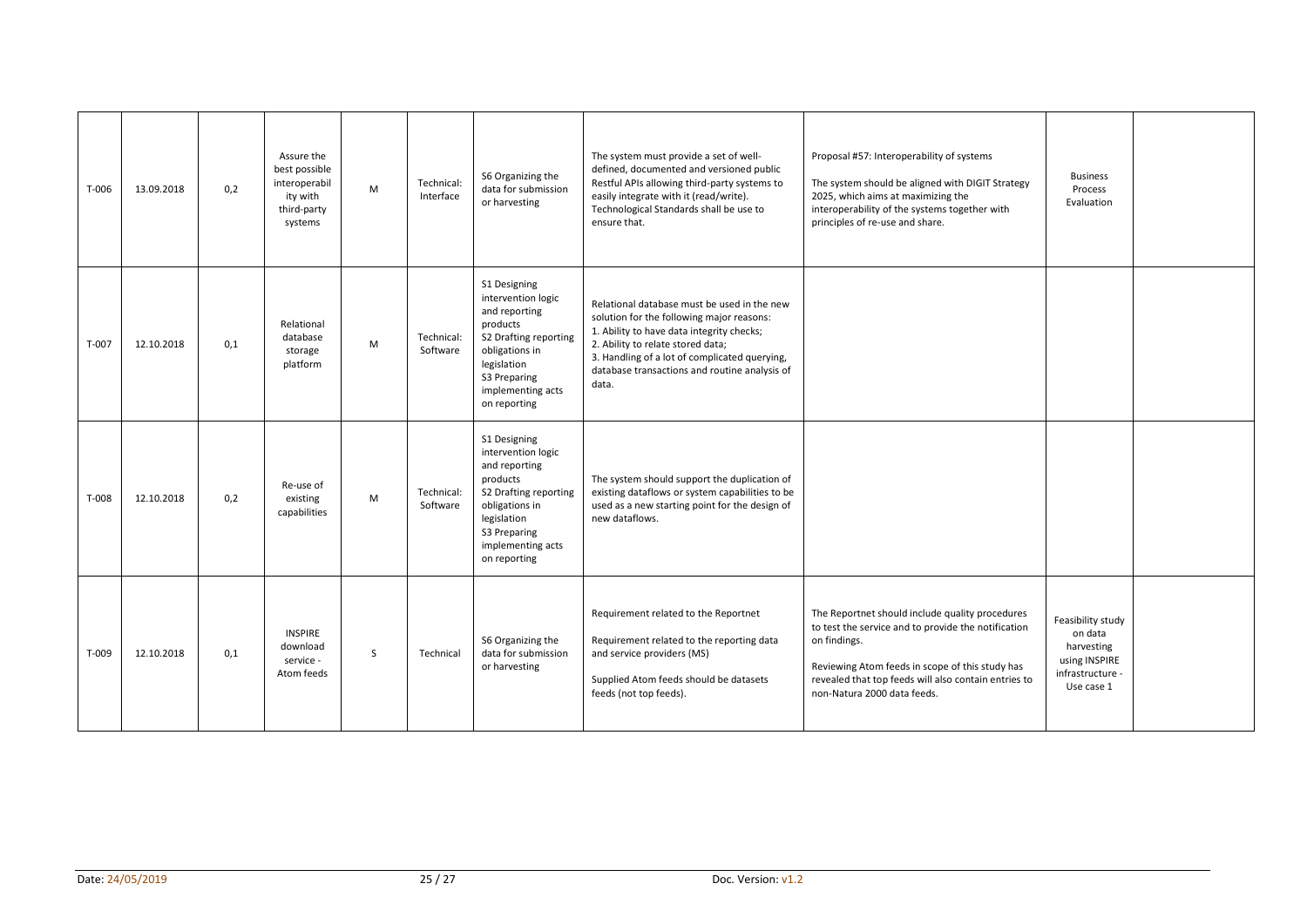| $T-010$ | 12.10.2018 | 0.1 | <b>INSPIRE</b><br>download<br>service -<br>Atom feeds<br>coverage                                                                | W            | Technical | S6 Organizing the<br>data for submission<br>or harvesting | Requirement related to the Reportnet<br>Requirement related to the reporting data<br>and service providers (MS)<br>Atom dataset feeds supplied for harvesting<br>could contain only the entries for the<br>datasets under the specific reporting<br>obligation. | The Reportnet should include quality procedures<br>to test the service and to provide the notification<br>on findings.<br>Although Reportnet QA checks will verify that only<br>required datasets are reported, supplying only<br>relevant information will reduce the load on both<br>national services and Reportnet infrastructure. | Feasibility study<br>on data<br>harvesting<br>using INSPIRE<br>infrastructure -<br>Use case 1 |  |
|---------|------------|-----|----------------------------------------------------------------------------------------------------------------------------------|--------------|-----------|-----------------------------------------------------------|-----------------------------------------------------------------------------------------------------------------------------------------------------------------------------------------------------------------------------------------------------------------|----------------------------------------------------------------------------------------------------------------------------------------------------------------------------------------------------------------------------------------------------------------------------------------------------------------------------------------|-----------------------------------------------------------------------------------------------|--|
| $T-011$ | 30.11.2018 | 0.2 | Support for<br>manual<br>reporting<br>fallback                                                                                   | $\mathsf{C}$ | Technical | S6 Organizing the<br>data for submission<br>or harvesting | Requirement related to the Reportnet<br>Reportnet workflows should continue to<br>accommodate manual uploading of datasets<br>where services are not available.                                                                                                 | Member States should be able to provide data<br>under the reporting obligation within the<br>reporting window where national INSPIRE services<br>are not available.                                                                                                                                                                    |                                                                                               |  |
| $T-012$ | 12.10.2018 | 0.1 | <b>INSPIRE</b><br>download<br>service - WFS<br>- should<br>provide<br>ListStoredQu<br>eries feature<br>for reporting<br>datasets | C            | Technical | S6 Organizing the<br>data for submission<br>or harvesting | Requirement related to the Reportnet<br>Requirement related to the reporting data<br>and service providers (MS)<br>WFS Download Service must provide the<br>ListStoredQueries feature for further<br>interrogations.                                            | The spatial datasets can be easily harvested using<br>pre-defined StoredQueries. Before using them,<br>Reportnet must be able to check if they exist,<br>therefore the ListStoredQueries feature is<br>mandatory.                                                                                                                      | Feasibility study<br>on data<br>harvesting<br>using INSPIRE<br>infrastructure -<br>Use case 1 |  |
| $T-013$ | 12.10.2018 | 0.1 | <b>INSPIRE</b><br>download<br>service -<br>Unique<br>filenames in<br>archives                                                    | $\mathsf{C}$ | Technical | S6 Organizing the<br>data for submission<br>or harvesting | Requirement related to the Reportnet<br>Requirement related to the reporting data<br>and service providers (MS)<br>Filenames in archived datasets should be<br>unique.                                                                                          | The Reportnet should include quality procedures<br>to test the service and to provide the notification<br>on findings.<br>Non-flat (with folders) zip archived contents are<br>supported but upon download the files will be<br>extracted in a flat structure therefore unique<br>names are required to avoid overwriting files.       | Feasibility study<br>on data<br>harvesting<br>using INSPIRE<br>infrastructure -<br>Use case 1 |  |